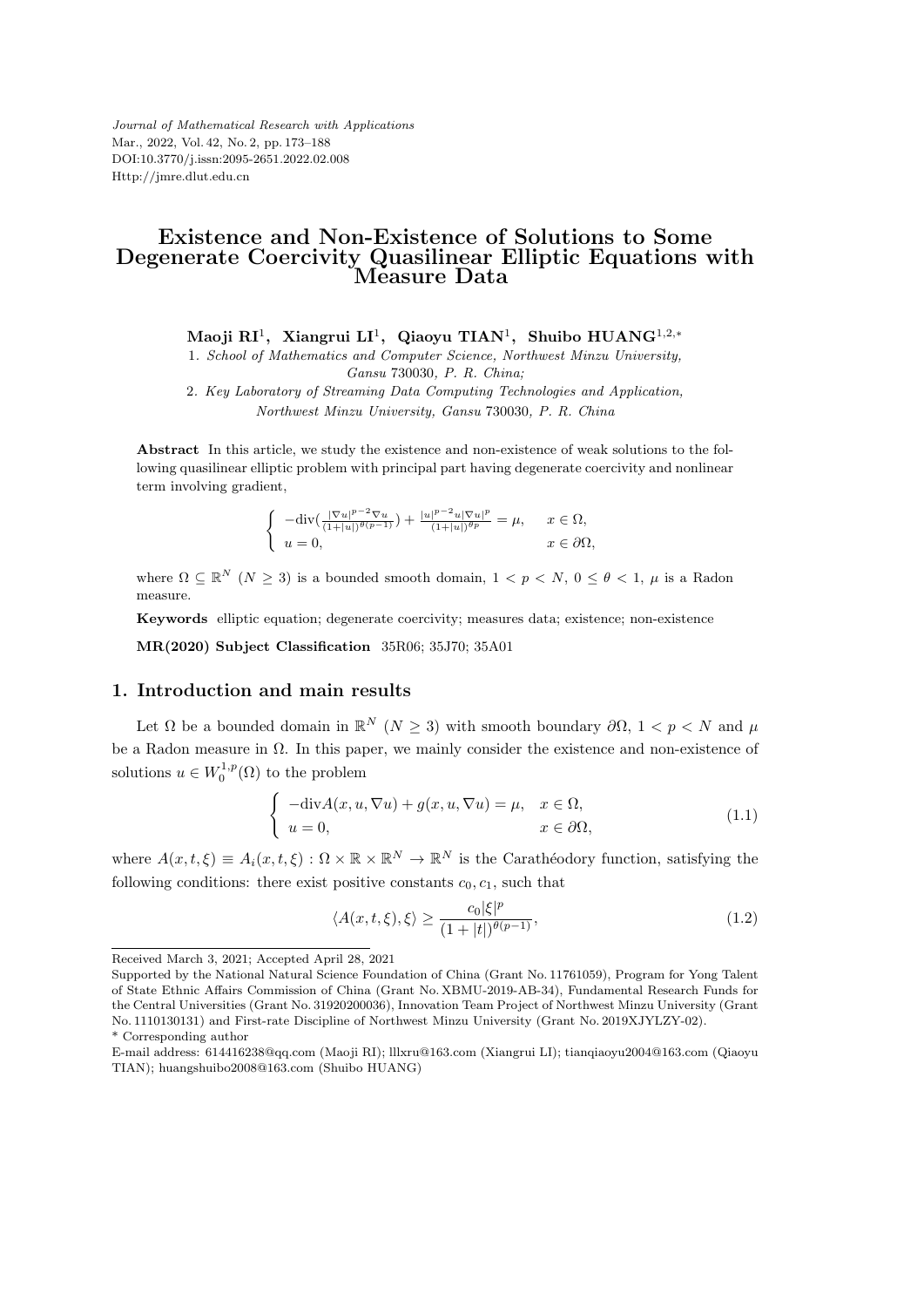$$
|A(x,t,\xi)| \le c_1(|\xi|^{p-1} + l(x)), \quad l \in L^{p'}(\Omega),\tag{1.3}
$$

$$
(A(x,t,\xi) - A(x,t,\xi')) \cdot (\xi - \xi') > 0,
$$
\n(1.4)

for almost every  $x \in \Omega$ ,  $t \in \mathbb{R}$  and  $\xi, \xi' \in \mathbb{R}^N$  with  $\xi \neq \xi'$ , where  $0 \leq \theta < 1$ ,  $l \in L^{p'}(\Omega)$  is a non-negative function, *p'* is the conjugate Hölder exponent of  $p, g: \Omega \times \mathbb{R} \times \mathbb{R}^N \to \mathbb{R}$  is the Carathéodory function, such that the following assumptions hold,

$$
|g(x,t,\xi)| \le b(|t|) \left(\frac{|\xi|^p}{(1+|t|)^{\theta p}} + d(x)\right),\tag{1.5}
$$

$$
g(x,t,\xi)\text{sgn}(t) \ge \rho \frac{|\xi|^p}{(1+|t|)^{\theta p}},\tag{1.6}
$$

for almost every  $x \in \Omega$ ,  $t \in \mathbb{R}$ ,  $|t| \geq \sigma$ ,  $\xi \in \mathbb{R}^N$ , where *b* is an increasing real valued positive continuous function,  $d \in L^1(\Omega)$  is a non-negative function,  $\rho$  and  $\sigma$  are two positive real numbers.

The main features of problem  $(1.1)$  are the facts that the principal part has degenerate coercivity, the operator has lower order term, which also produce a lack of coercivity, and the right-hand side  $\mu$  is a measure. Notice that,  $\mathbb{A}(u) := -\text{div}A(x, u, \nabla u)$  is well defined in  $W_0^{1,p}(\Omega)$ when A satisfies (1.2). However, A is noncoercive in  $W_0^{1,p}(\Omega)$  if *u* is large enough. Therefore, the standard Leray-Lions surjectivity theorem cannot be applied to problem (1.1) even in the case  $f \in W^{-1,p'}(\Omega)$ . Thus it is necessary to change the classical framework of the Sobolev spaces in order to prove existence results.

Nonlinear elliptic problems with measure data have been studied in a number of papers. Bénilan et al. [1] proved the existence and uniqueness of entropy solution to

$$
\begin{cases}\n-\text{div}A(x,\nabla u) = f(x,u), & x \in \Omega, \\
u = 0, & x \in \partial\Omega,\n\end{cases}
$$

where  $f \in L^1(\Omega)$ . However, their method is confined to the case of an  $L^1(\Omega)$  datum. In particular, the concept of entropy solution is meaningless if *f* is a Radon measure. The results in [1] were improved by Boccardo et al. [2], they considered a measure  $f \in \mathcal{M}_0^{\gamma}(\Omega)$ , proved that if  $\gamma$  is a real number such that  $1 < \gamma < +\infty$ ,  $f \in M_b(\Omega)$ , then  $f \in L^1(\Omega) + W^{-1,\gamma'}(\Omega)$  if and only if  $f \in \mathcal{M}_0^{\gamma}(\Omega)$ .

Huang et al. [3] considered how the nonlinear term  $|u|^{q-1}u$  and singular term  $\frac{1}{(1+|u|)^{\theta(p-1)}}$ affect the existence of solution to the following degenerate coercivity elliptic problem,

$$
\begin{cases}\n-\text{div}\left(\frac{|\nabla u|^{p-2}\nabla u}{(1+|u|)^{\theta(p-1)}}\right) + |u|^{q-1}u = f, & x \in \Omega, \\
u = 0, & x \in \partial\Omega.\n\end{cases}
$$
\n(1.7)

They obtained the stability of solution to (1.7) if

$$
q > \frac{r(p-1)[1+\theta(p-1)]}{r-p},
$$

where  $f \in L^1_{loc}(\Omega \backslash K)$ , K is a compact subset in  $\Omega$  with zero *r*-capacity  $(p < r \leq N)$ . We refer to [4–12] for some related results about existence and non-existence of solutions to elliptic equation with measure data.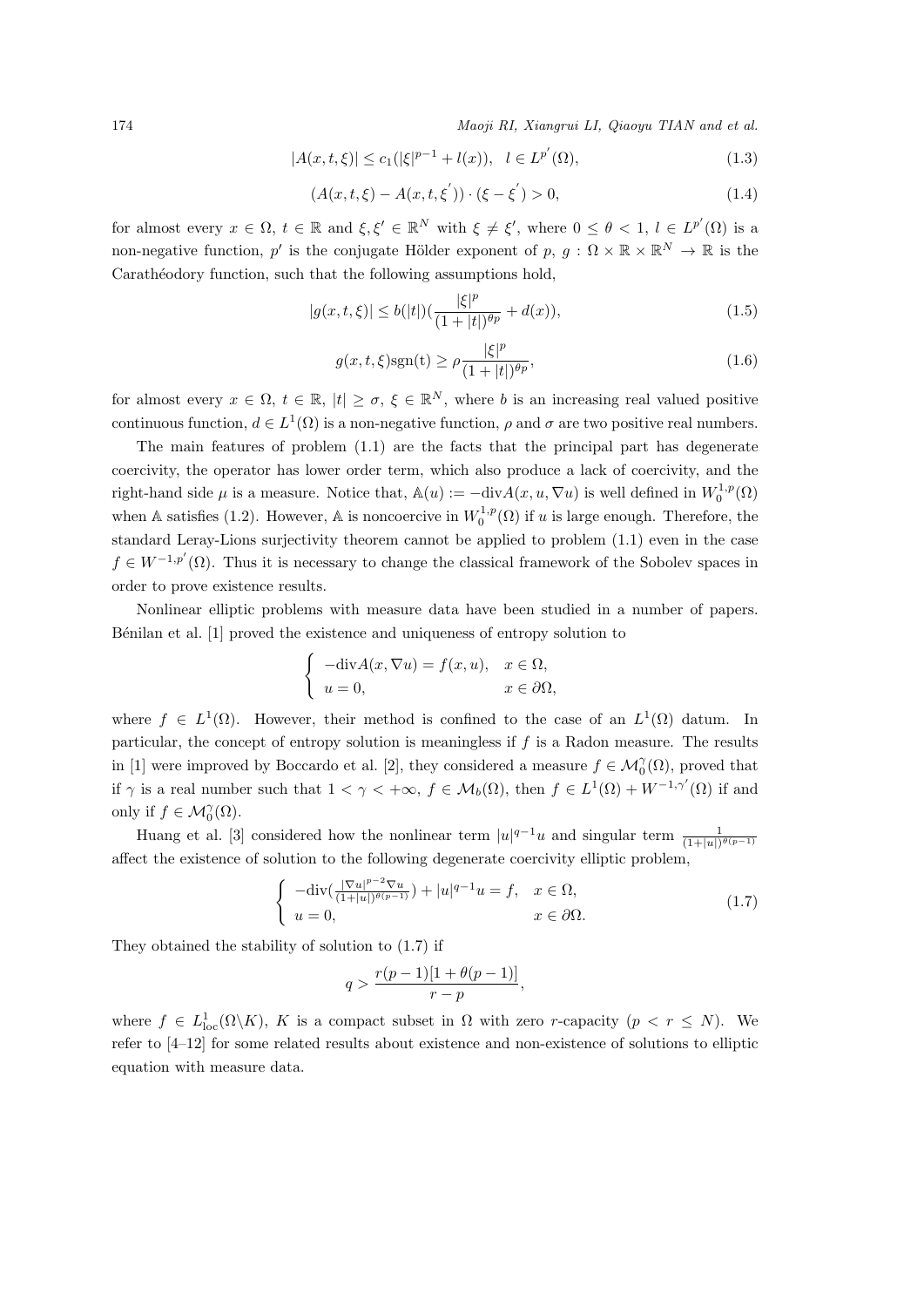There are many papers devoted to study the existence and regularity of solutions to quasilinear elliptic problem with gradient term. Boccardo et al. [13] showed that problem

$$
\begin{cases}\n-\text{div}(|\nabla u|^{p-2}\nabla u) + |u|^{p-2}u|\nabla u|^p = \mu, & x \in \Omega, \\
u = 0, & x \in \partial\Omega,\n\end{cases}
$$
\n(1.8)

has solutions if  $\mu \in M_0^p(\Omega)$ . Similar results for problem (1.8) with  $p = 2$  and  $\mu \in L^m(\Omega)$  (1  $\leq m \leq$  $\frac{N}{2}$ ) were given by Boccardo [14]. Based on the results of [15–17], Huang et al. [18] investigated the existence of entropy solutions to a class of nonlinear elliptic problem whose prototype is

$$
\begin{cases}\n-\text{div}(\frac{|\nabla u|^{(p-2)}\nabla u + c(x)u^{\gamma}}{(1+|u|)^{\theta(p-1)}}) + \frac{b(x)|\nabla u|^{\lambda}}{(1+|u|)^{\theta(p-1)}} = \mu, & x \in \Omega, \\
u(x) = 0, & x \in \partial\Omega,\n\end{cases}
$$

where  $\mu$  is a diffuse measure with bounded variation on  $\Omega$ ,  $2 - 1/N < p < N$ ,  $0 < \gamma \leq p - 1$ ,  $0 < \lambda \leq p-1, c_0(x) \in L^{\frac{N}{p-1},r}(\Omega), \frac{N}{p-1} \leq r \leq +\infty, b(x)$  belongs to some appropriate Lorentz spaces. For some other results see [19–23] and the references therein.

Based on the above research results, in this paper, we are interested in existence and nonexistence of solutions to problem (1.1). We prove that there exists a solution  $u \in W_0^{1,p}(\Omega)$  to problem (1.1) if and only if the measure  $\mu$  does not charge the sets with zero  $p$  capacity in  $\Omega$ . Furthermore, we show that if  $u_n$  are solutions to (1.1) with  $\mu_n \in L^\infty(\Omega)$ , then  $u_n \to 0$  as  $n \to \infty$ .

In order to present the main results of this paper, several definitions need to be introduced.

**Definition 1.1** Let K be a compact subset of  $\Omega$ ,  $r > 1$  is a real number. The *r* capacity of K *respect to*  $\Omega$  *is defined as* 

$$
cap_r(K, \Omega) = \inf \Big\{ \int_{\Omega} |\nabla u|^r dx : u \in C_0^{\infty}(\Omega), u \ge \chi_K \Big\},\
$$

where  $\chi_K$  is the characteristic function of K.

We denote by  $\mathcal{M}_b(\Omega)$  the space of all signed measures on  $\Omega$ . Denote by  $\mathcal{M}_0^{\gamma}(\Omega)$  the space of all measure  $\mu \in \mathcal{M}_b(\Omega)$  such that  $\mu(E) = 0$  for every set satisfying  $\text{cap}_{\gamma}(E, \Omega) = 0$ .

If  $\mu \in \mathcal{M}_b(\Omega)$ , then  $|\mu|$  is a bounded positive measure on  $\Omega$ .

Let  $\mu$  be a Radon measure, *E* is a Borel subset of  $\Omega$ . The restriction of  $\mu$  to *E* is the measure  $\lambda = \mu \Box E$  defined by  $\lambda(B) = \mu(E \cap B)$  for every Borel subset *B* of  $\Omega$ . We say that  $\lambda$  is concentrated on a Borel set *E* if  $\lambda = \lambda \mathcal{L}E$ .

**Proposition 1.2** *Let*  $\mu \in \mathcal{M}_b(\Omega)$  *and*  $1 < \gamma \leq N$ *. Then*  $\mu$  *can be decomposed in a unique way*  $aS \mu_0 + \lambda$ , where  $\mu_0 \in \mathcal{M}_0^{\gamma}(\Omega)$ ,  $\lambda = \mu \in \mathbb{E}$  and  $cap_{\gamma}(E, \Omega) = 0$ .

**Definition 1.3** Let  $g \in L^1(\Omega)$ , a function  $u \in W_0^{1,p}(\Omega)$  is a weak solution to Eq. (1.1), provided

$$
\int_{\Omega} A(x, u, \nabla u) \cdot \nabla v \, dx + \int_{\Omega} g(x, u, \nabla u) v \, dx = \int_{\Omega} v \, d\mu,\tag{1.9}
$$

*for every*  $v \in C_0^{\infty}(\Omega)$ *.* 

For all  $k > 0$ ,  $s \in \mathbb{R}$ , define  $T_k(s) = \max(-k, \min\{k, s\})$ ,  $G_k(s) = s - T_k(s)$ .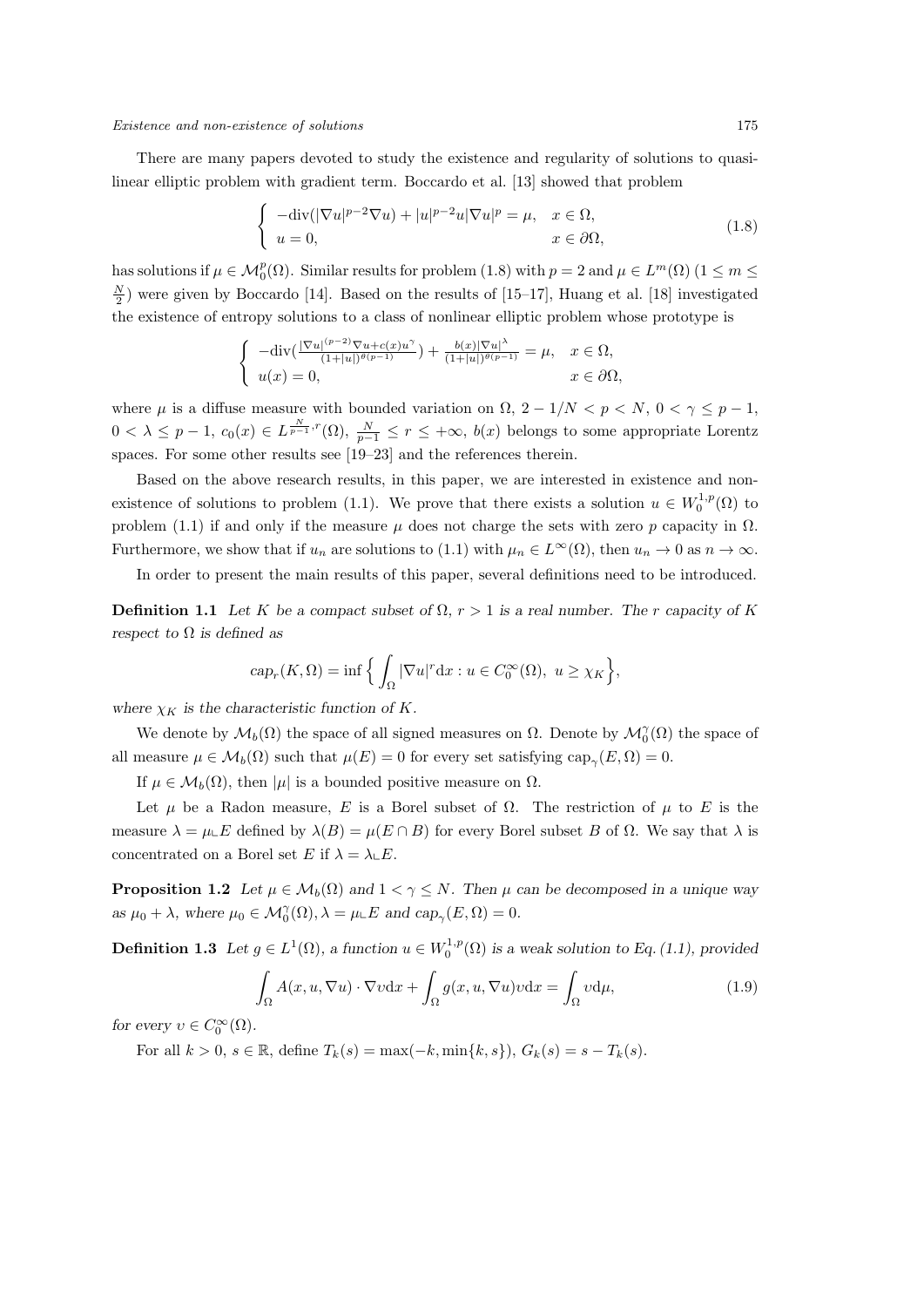**Proposition 1.4** *Let*  $k > 0$  *and*  $s \in \mathbb{R}$ *, then we have* 

$$
G_k(s) = \begin{cases} 0, & \text{if } |s| \le k, \\ s - k \operatorname{sgn}(s), & \text{if } |s| > k, \end{cases} \Rightarrow sG_k(s) \ge 0, \quad \forall \, s \in \mathbb{R},
$$

*and*

$$
T_k(s) = \begin{cases} s, & \text{if } |s| \le k, \\ k \operatorname{sgn}(s), & \text{if } |s| > k, \end{cases} \Rightarrow T_k(s) \le k, \forall s \in \mathbb{R}.
$$

Firstly, we consider the existence result for problem  $(1.1)$  when datum  $\mu$  is regular.

**Theorem 1.5** Let  $\mu \in \mathcal{M}_b(\Omega)$ ,  $1 < p < N$  and  $(1.1)$ –(1.6) hold. Then there exists a weak *solution*  $u \in W_0^{1,p}(\Omega)$  *to problem* (1.1) *in the sense of* (1.9) *if and only if*  $\mu \in M_0^p(\Omega)$ *.* 

**Remark 1.6** The result of Theorem 1.5 expands the result in [2, Theorem 2.1] in the sense that, if  $\mu \in \mathcal{M}_0^p(\Omega)$ , then there exists a function  $u \in W_0^{1,p}(\Omega)$ , such that

$$
\mu = -\text{div}A(x, u, \nabla u) + g(x, u, \nabla u)
$$

with  $g \in L^1(\Omega)$ .

Now consider the non-existence of solution to problem (1.1).

**Theorem 1.7** Let  $\lambda \in \mathcal{M}_b(\Omega)$  be concentrated on a set E such that  $cap_p(E, \Omega) = 0$ ,  $\{u_n\}$  are *weak solutions to*

$$
\begin{cases}\n-\text{div}A(x, u_n, \nabla u_n) + g(x, u_n, \nabla u_n) = f_n, & x \in \Omega, \\
u_n = 0, & x \in \partial\Omega,\n\end{cases}
$$
\n(1.10)

*where*  ${f_n} \subset L^\infty(\Omega)$  *are non-negative functions such that* 

$$
\lim_{n \to +\infty} \int_{\Omega} f_n \varphi \, dx = \int_{\Omega} \varphi \, d\lambda, \quad \forall \varphi \in C(\overline{\Omega}).\tag{1.11}
$$

*Then there exists*  $k > 0$ *, such that*  $T_k(u_n) \to 0$  *in*  $W_0^{1,p}(\Omega)$ *.* 

*Moreover,*  $u_n \rightharpoonup 0$  *in*  $W_0^{1,p}(\Omega)$ *, and* 

$$
\lim_{n \to +\infty} \int_{\Omega} g(x, u_n, \nabla u_n) \varphi \mathrm{d}x = \int_{\Omega} \varphi \mathrm{d}\lambda, \quad \forall \varphi \in C_0^1(\Omega).
$$

**Remark 1.8** A quite efficient way to prove the existence of a solution to nonlinear elliptic problems with measure data is to use an approximation method. The preceding theorem can be seen as a non-existence result for problem (1.1). More precisely, according to Proposition 1.2, given a measure  $\mu \in \mathcal{M}_b(\Omega)$ , it can be decomposed into  $\mu_0 + \lambda$ . Theorem 1.7 states that, suppose  $\mu_0 = 0$ , so that  $\mu = \lambda$  is singular with respect to *p*-capacity, if we try to approximate the measure  $\lambda$  with  $f_n$ , which is bounded in  $L^1(\Omega)$ , then  $u_n \rightharpoonup 0$  weakly in  $W_0^{1,p}(\Omega)$ .

The structure of this paper is as follows: Section 2 mainly gives a lemma and theorem which play an important role in the process of proof of the main theorem. The proofs of Theorems 1.5 and 1.7 are given in Section 3.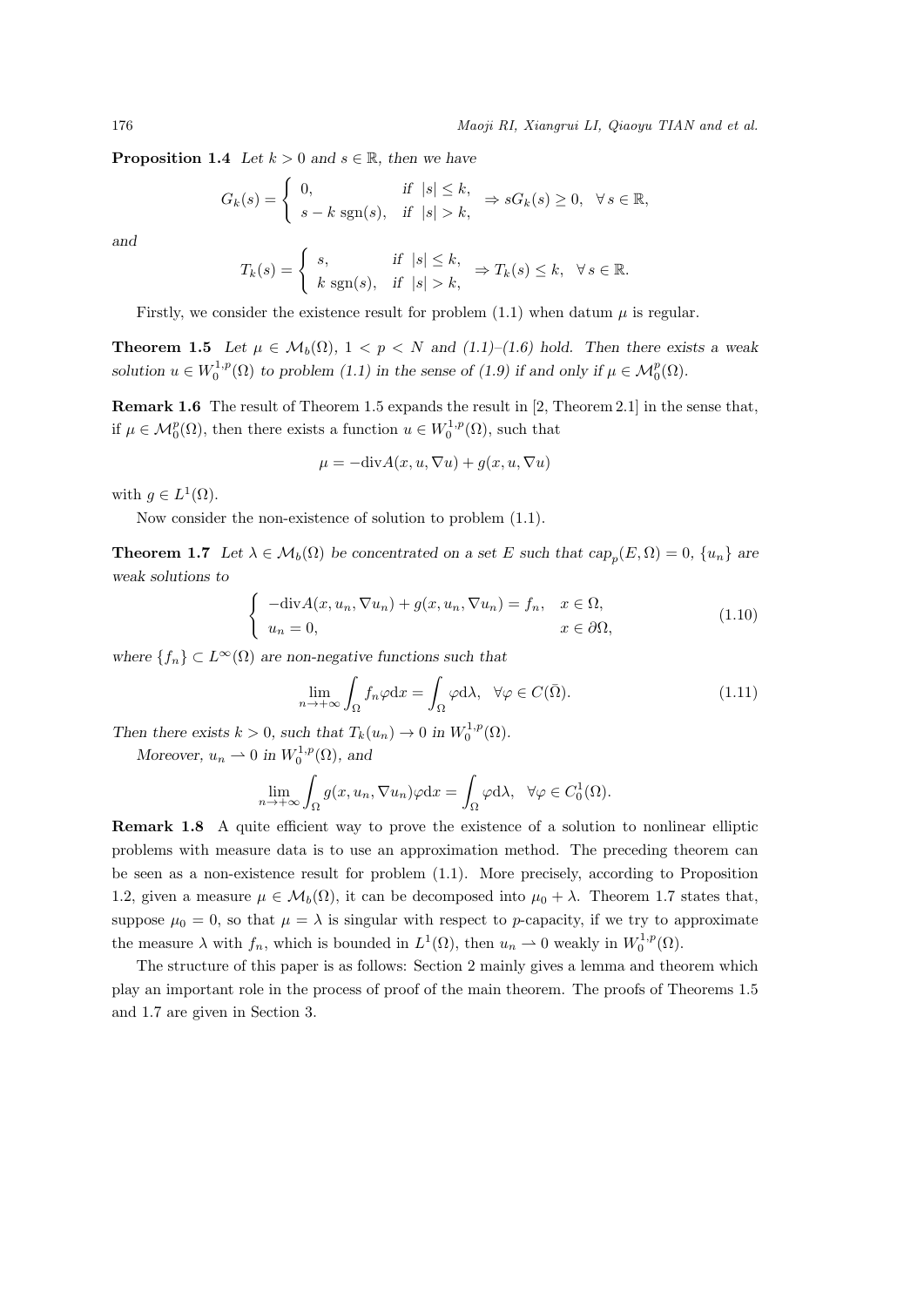#### **2. Preliminaries**

In this paper, *C* denotes a constant and its value may change from line to line.

To prove the existence of solutions to problem (1.1), the following lemma and theorem are required.

**Lemma 2.1** ([13, Lemma 2.4]) Let 
$$
\varphi(t) = te^{\vartheta t^2}
$$
 with  $\vartheta = \frac{b^2}{4a^2}$ . Then  
\n
$$
a\varphi'(t) - b|\varphi(t)| \ge \frac{a}{2}, \quad \forall t \in \mathbb{R},
$$
\n(2.1)

*where a and b are two non-negative real numbers.*

**Theorem 2.2** *Let*  $f \in L^{\infty}(\Omega)$ *,*  $F \in (L^{s}(\Omega))^{N}$  *with*  $s > \frac{N}{p-1}$ *. Then there exists a weak solution*  $u \in W_0^{1,p}(\Omega) \cap L^\infty(\Omega)$  *to the problem* 

$$
\begin{cases}\n-\text{div}\,A(x, u, \nabla u) + g(x, u, \nabla u) = f - \text{div}(F), & x \in \Omega, \\
u = 0, & x \in \partial\Omega.\n\end{cases}
$$
\n(2.2)

**Proof** For simplicity, suppose  $f = 0$ . The case of  $f \neq 0$ , can be proved similarly.

Let  $n \in \mathbb{N}$  and

$$
g_n(x, t, \xi) = \frac{g(x, t, \xi)}{1 + \frac{1}{n} |g(x, t, \xi)|}.
$$

Then  $g_n(x, t, \xi)$  is bounded and satisfies (1.5). Thanks to (1.6), we have

$$
g_n(x, t, \xi) \text{sgn}(t) \ge 0,\tag{2.3}
$$

for almost every  $x \in \Omega$ ,  $\xi \in \mathbb{R}^N$  and  $t \in \mathbb{R}$  with  $|t| \geq \sigma$ .

Since  $g_n$  is bounded, by [24], there exists a weak solution  $u_n \in W_0^{1,p}(\Omega)$  to

$$
\begin{cases}\n-\text{div}\,A(x, u_n, \nabla u_n) + g_n(x, u_n, \nabla u_n) = -\text{div}(F), & x \in \Omega, \\
u_n = 0, & x \in \partial\Omega.\n\end{cases}
$$
\n(2.4)

As proved in [25], if  $\{u_n\}$  is bounded in  $L^\infty(\Omega)$ , then there exists a subsequence of  $u_n$ , still denoted by  $u_n$ , which converges to a solution to (2.2) in  $W_0^{1,p}(\Omega)$ . Hence, we only need to estimate  $||u_n||_{L^{\infty}(\Omega)}$ .

To do this, choosing  $\int_0^{G_k(u_n)} \frac{1}{(1+k+|t|)^{\theta}} dt$  as a test function in (2.4) with  $k \geq \sigma$ , we obtain

$$
\int_{\Omega} A(x, u_n, \nabla u_n) \cdot \frac{\nabla G_k(u_n)}{(1 + k + |G_k(u_n)|)^{\theta}} dx + \int_{\Omega} g_n(x, u_n, \nabla u_n) \int_0^{G_k(u_n)} \frac{1}{(1 + k + |t|)^{\theta}} dt dx
$$
  
= 
$$
\int_{\Omega} F \cdot \frac{\nabla G_k(u_n)}{(1 + k + |G_k(u_n)|)^{\theta}} dx.
$$

On the one hand, from (1.2) it follows that,

$$
\int_{\Omega} A(x, u_n, \nabla u_n) \cdot \frac{\nabla G_k(u_n)}{(1 + k + |G_k(u_n)|)^{\theta}} dx \ge c_0 \int_{\Omega} \frac{|\nabla G_k(u_n)|^p}{(1 + k + |G_k(u_n)|)^{\theta p}} dx. \tag{2.5}
$$

By Proposition 1.4,  $G_k(u_n)u_n \geq 0$  and  $G_k \neq 0$  only where  $x \in \{x \in \Omega : |u_n(x)| \geq k\}$ , then  $(2.3)$ implies

$$
g_n(x, u_n, \nabla u_n) \int_0^{G_k(u_n)} \frac{1}{(1 + k + |t|)^{\theta}} dt \ge g_n(x, u_n, \nabla u_n) \frac{G_k(u_n)}{(1 + k + |G_k(u_n)|)^{\theta}} \ge 0.
$$
 (2.6)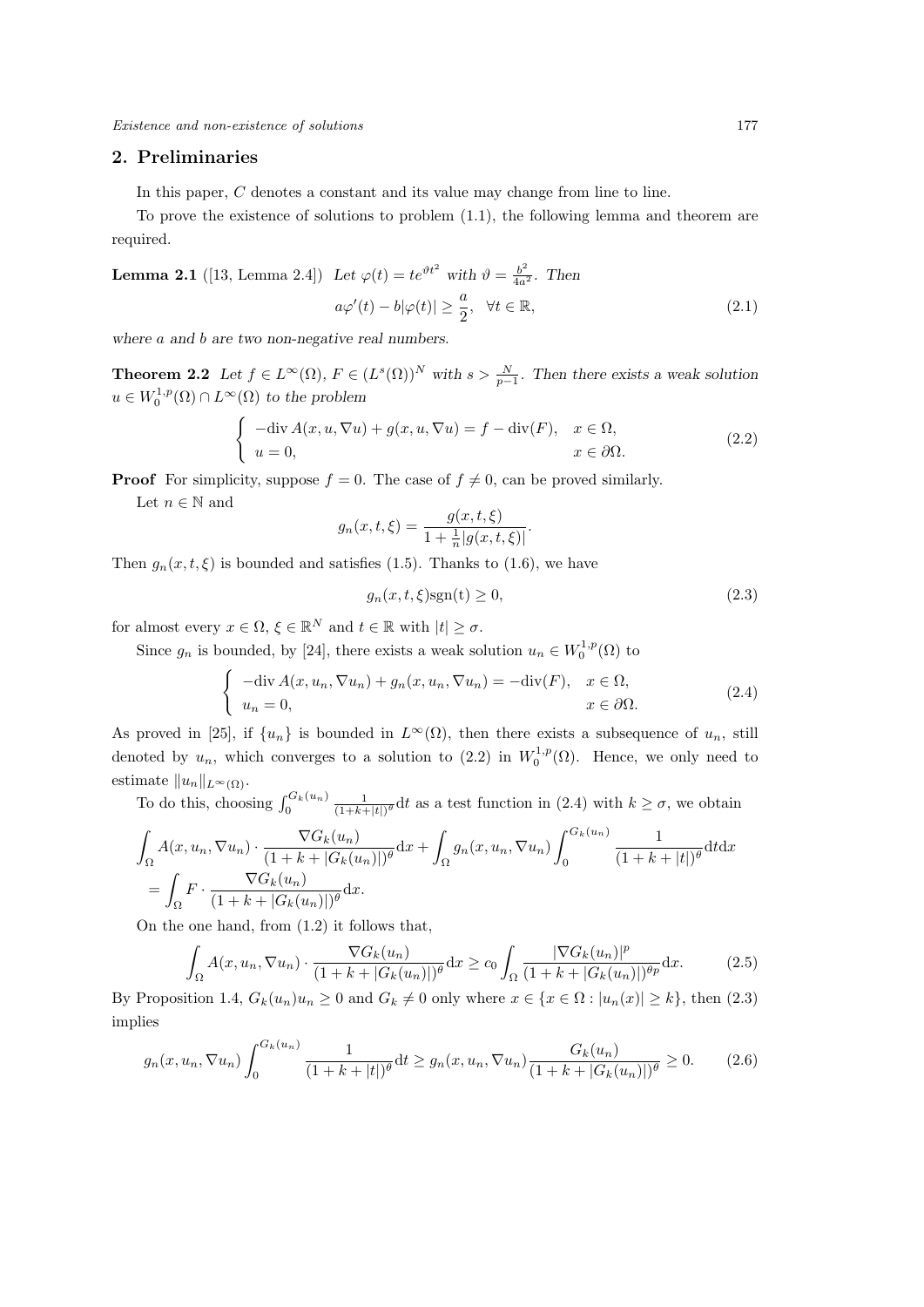By the Young inequality, we get

$$
\int_{\Omega} F \cdot \frac{\nabla G_k(u_n)}{(1+k+|G_k(u_n)|)^{\theta}} dx \le C \int_{A_{k,n}} |F|^{p'} dx + \frac{c_0}{2} \int_{\Omega} \frac{|\nabla G_k(u_n)|^p}{(1+k+|G_k(u_n)|)^{\theta p}} dx, \tag{2.7}
$$

where  $A_{k,n} = \{x \in \Omega : |u_n(x)| \ge k\}$ . Combining (2.5)–(2.7), we have

$$
\int_{\Omega} \frac{|\nabla G_k(u_n)|^p}{(1+k+|G_k(u_n)|)^{\theta p}} \, \mathrm{d}x \le C \int_{A_{k,n}} |F|^{p'} \, \mathrm{d}x. \tag{2.8}
$$

Since  $|F| \in L^s(\Omega)$  with  $s > p'$ , using the Hölder inequality,

$$
\int_{A_{k,n}} |F|^{p'} dx \le ||F||_{L^s(\Omega)}^{p'} |A_{k,n}|^{1 - \frac{p'}{s}}.
$$
\n(2.9)

On the other hand, we have

$$
\left(\int_{\Omega} |(1+k+|G_k(u_n)|)^{1-\theta}|^{p^*} \mathrm{d}x\right)^{\frac{p}{p^*}} \le C \int_{\Omega} |\frac{\nabla G_k(u_n)}{(1+k+|G_k(u_n)|)^{\theta}}|^p \mathrm{d}x,\tag{2.10}
$$

in fact, by the Sobolev embedding,

$$
\Big(\int_{\Omega}|\eta(x)|^{p^*}\mathrm{d}x\Big)^{\frac{p}{p^*}}\leq C\int_{\Omega}|\nabla\eta(x)|^p\mathrm{d}x,\ p^*=\frac{Np}{N-p},\ \ 1
$$

for

$$
\eta(x) = (1 + k + |G_k(u_n)|)^{1-\theta} \Rightarrow \nabla \eta(x) = (1 - \theta) \frac{\nabla G_k(u_n)}{(1 + k + |G_k(u_n)|)^{\theta}}.
$$

According to  $(2.8)$ – $(2.10)$ , we obtain

$$
\left(\int_{\Omega} |(1+k+|G_k(u_n)|)^{1-\theta}|^{p^*} \mathrm{d}x\right)^{\frac{p}{p^*}} \le C|A_{k,n}|^{1-\frac{p'}{s}}.\tag{2.11}
$$

Next, choosing  $h > k$  and using the fact that  $|G_k(u_n)| \geq h - k$  where  $x \in A_{h,n} \subset A_{k,n}$ , we have

$$
(h+1)^{(1-\theta)p}|A_{h,n}|^{\frac{p}{p^*}} \le \left(\int_{A_{k,n}} |(1+k+|G_k(u_n)|)^{1-\theta}|^{p^*} \mathrm{d}x\right)^{\frac{p}{p^*}}.\tag{2.12}
$$

By  $(2.11)$  and  $(2.12)$ , we obtain

$$
(h+1)^{(1-\theta)p}|A_{h,n}|^{\frac{p}{p^*}} \leq C|A_{k,n}|^{1-\frac{p'}{s}},
$$

for every  $h > k \geq \sigma$  and combining with

$$
(h - k)^{(1 - \theta)p} < h^{(1 - \theta)p} < (h + 1)^{(1 - \theta)p},
$$

we get

$$
|A_{h,n}|\leq \frac{C}{(h-k)^{(1-\theta)p^*}}|A_{k,n}|^{\frac{p^*}{p}(1-\frac{p'}{s})}.
$$

Since  $s > \frac{N}{p-1}$  and  $0 \leq \theta < 1$ , observe that

$$
\frac{p^*}{p}(1-\frac{p'}{s})>1, (1-\theta)p^*>0.
$$

According to [26, Lemma 4.1], there exists a constant *M* which depends on *n*, such that  $|A_{k,n}| =$ 0, for every  $k \ge \sigma + M$ . This fact shows that  $||u_n||_{L^{\infty}(\Omega)} \le \sigma + M$ .  $\Box$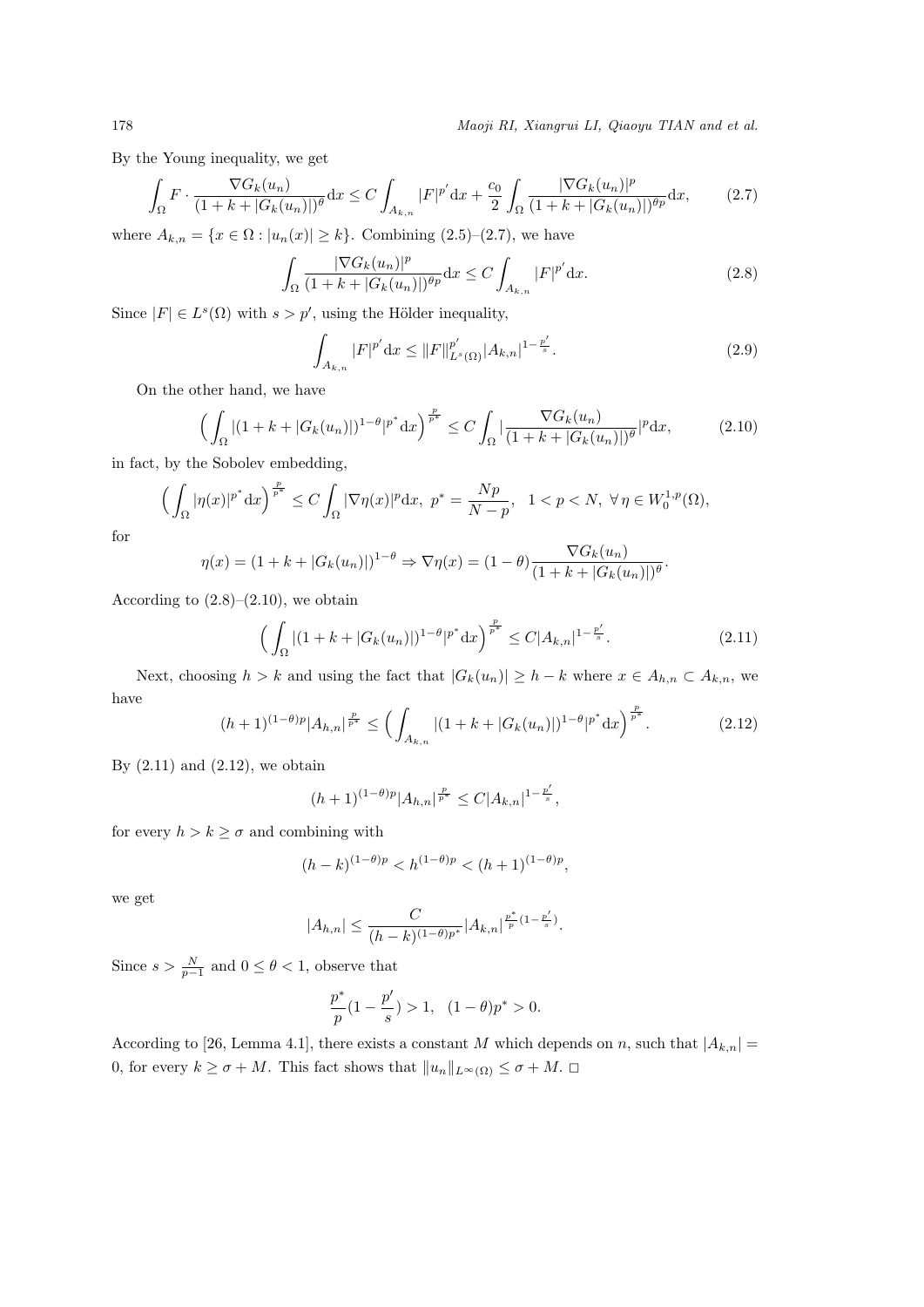### **3. Proofs of main results**

In the process of proving Theorems 1.5 and 1.7, denote by  $\varepsilon_{\delta}$  and  $\varepsilon_{n,\delta}$ , respectively, any function, such that  $\lim_{\delta \to 0^+} \varepsilon_{\delta} = 0$ ,  $\lim_{\delta \to 0^+} \lim_{n \to +\infty} \varepsilon_{n,\delta} = 0$ .

#### **3.1. Proof of Theorem 1.5**

We give the proof of existence result for problem  $(1.1)$  provided the datum  $\mu$  is regular.

**Proof** Suppose there exists a weak solution  $u \in W_0^{1,p}(\Omega)$  to problem (1.1) with  $g \in L^1(\Omega)$ , since  $A(x, t, \xi) \in (L^{p'}(\Omega))^N$  by (1.3), then  $\mu \in L^1(\Omega) + W^{-1,p'}(\Omega)$ . Hence,  $\mu \in M_0^p(\Omega)$  by [2, Theorem 2.1].

On the other hand, suppose  $\mu \in M_0^p(\Omega)$ . Thanks to [2, Theorem 2.1],  $\mu$  can be decomposed as  $f - \text{div}(F)$  with  $f \in L^1(\Omega)$  and  $F \in (L^{p'}(\Omega))^N$ .

Assume that  ${f_n} \in L^\infty(\Omega)$  converges to *f* strongly in  $L^1(\Omega)$ ,  ${F_n} \in (L^\infty(\Omega))^N$  converges to *F* strongly in  $(L^{p'}(\Omega))^N$ . Then according to Theorem 2.2, there exists a weak solution  $u_n \in$  $W_0^{1,p}(\Omega)$  to

$$
\begin{cases}\n-\text{div}A(x, u_n, \nabla u_n) + g(x, u_n, \nabla u_n) = f_n - \text{div}(F_n), & x \in \Omega, \\
u_n = 0, & x \in \partial\Omega.\n\end{cases}
$$
\n(3.1)

Choosing  $\varphi_{\sigma} := \varphi(\psi(T_{\sigma}(u_n)))$  as a test function in (3.1) with  $\psi(x) = \int_0^x \frac{1}{(1+|t|)^{\theta}} dt$ , where  $\varphi(s)$  appears in Lemma 2.1 with  $a = \frac{c_0}{2}$  and  $b = b(\sigma)$  (*b*(*s*) is given by (1.5)), we get

$$
\int_{\Omega} (A(x, u_n, \nabla u_n) \cdot \nabla \varphi_\sigma + g(x, u_n, \nabla u_n) \varphi_\sigma) dx = \int_{\Omega} (f_n \varphi_\sigma - F_n \cdot \nabla \varphi_\sigma) dx.
$$
 (3.2)

Next we calculate

$$
\nabla \varphi_{\sigma} = \varphi_{\sigma}' \nabla \psi(T_{\sigma}(u_n)),
$$
  

$$
\nabla \psi(T_{\sigma}(u_n)) = \frac{\partial \psi}{\partial T_{\sigma}} \nabla T_{\sigma}(u_n) = \frac{1}{(1 + |T_{\sigma}(u_n)|)^{\theta}} \nabla T_{\sigma}(u_n),
$$
(3.3)

where  $\varphi_{\sigma}' := \varphi'(\psi(T_{\sigma}(u_n)))$ . Now we present  $\Omega = (\Omega \cap \{x \in \Omega : |u_n(x)| > \sigma\}) \cup (\Omega \cap \{x \in \Omega : |u_n(x)| > \sigma\})$  $|u_n(x)| \leq \sigma$ . By Proposition 1.4, we have

$$
\frac{\partial T_{\sigma}(u_n)}{\partial x_i} = \begin{cases} \frac{\partial u_n}{\partial x_i}, & |u_n| \le \sigma \\ 0, & |u_n| > \sigma, \end{cases} \quad i = 1, \dots, N. \tag{3.4}
$$

Then from (3.3) it follows that

$$
\nabla \varphi_{\sigma} = \frac{\varphi_{\sigma}'}{(1 + |T_{\sigma}(u_n)|)^{\theta}} \nabla T_{\sigma}(u_n) = \frac{\varphi_{\sigma}'}{(1 + |T_{\sigma}(u_n)|)^{\theta}} \begin{cases} \nabla u_n, & |u_n| \leq \sigma, \\ 0, & |u_n| > \sigma. \n\end{cases}
$$
(3.5)

Therefore, by (1.2), we obtain

$$
\int_{\Omega} A(x, u_n, \nabla u_n) \cdot \nabla \varphi_{\sigma} = \int_{\Omega \cap \{|u_n| \leq \sigma\}} \frac{\varphi_{\sigma}'}{(1 + |u_n|)^{\theta}} A(x, u_n, T_{\sigma}(\nabla u_n)) \cdot \nabla T_{\sigma}(\nabla u_n)
$$
\n
$$
\geq c_0 \int_{\Omega \cap \{|u_n| \leq \sigma\}} \frac{|\nabla T_{\sigma}(u_n)|^p}{(1 + |u_n|)^{\theta p}} \varphi_{\sigma} dx = c_0 \int_{\Omega} \frac{|\nabla T_{\sigma}(u_n)|^p}{(1 + |u_n|)^{\theta p}} \varphi_{\sigma}' dx. \tag{3.6}
$$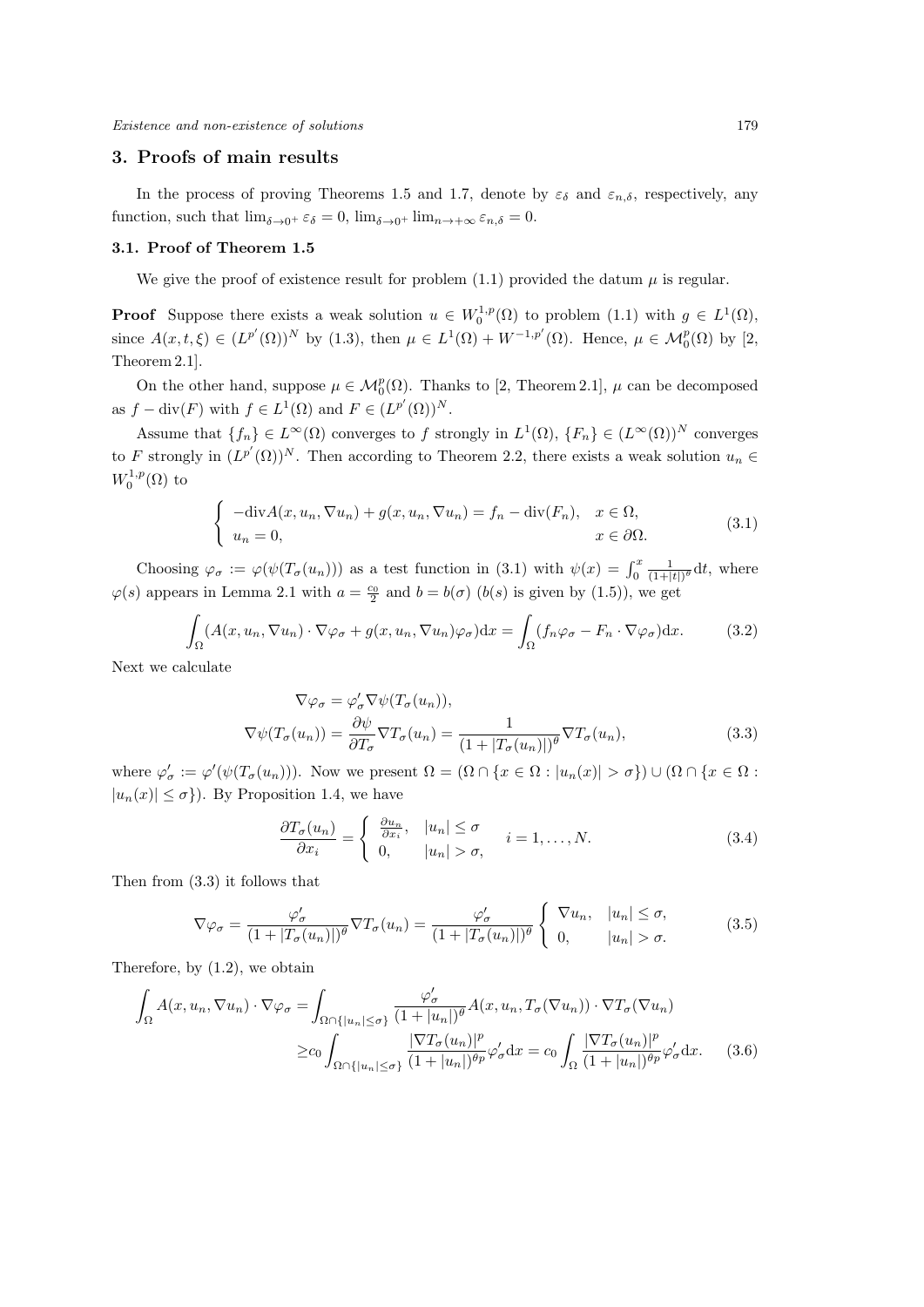**Proposition 3.1** *Let*  $\psi(x) = \int_0^x \frac{1}{(1+|t|)^{\theta}} dt$ *. Then* 

$$
\psi(T_{\sigma}(u_n)) \leq \sigma. \tag{3.7}
$$

**Proof** By Proposition 1.4,

$$
T_{\sigma}(u_n) = \begin{cases} u_n, & |u_n| \le \sigma, \\ \sigma, & |u_n| > \sigma, \end{cases} \Rightarrow T_{\sigma}(u_n) \le \sigma, \quad \forall u_n \in \mathbb{R}.
$$
 (3.8)

If  $|u_n| > \sigma$ , it follows that

$$
\psi(T_{\sigma}(u_n)) = \psi(\sigma) = \int_0^{\sigma} \frac{1}{(1+|t|)^{\theta}} dt \leq \sigma \text{ and } \psi(T_{\sigma}(u_n)) \geq 0,
$$

i.e., (3.7) is true.

Now, let  $|u_n| \leq \sigma$ . Then we have

$$
\psi(T_{\sigma}(u_n)) = \psi(u_n) = \int_0^{u_n} \frac{1}{(1+|t|)^{\theta}} dt \le u_n \le \sigma \text{ and } \psi(T_{\sigma}(u_n)) \ge 0 \text{ if } u_n \ge 0,
$$

It remains for us to consider the case *−σ ≤ u<sup>n</sup> <* 0. In this case we derive

$$
\psi(T_{\sigma}(u_n)) = \psi(u_n) = \int_0^{u_n} \frac{1}{(1+|t|)^{\theta}} dt = \int_{u_n}^0 \frac{d(1-t)}{(1-t)^{\theta}}
$$

$$
= \int_{1-u_n}^1 \tau^{-\theta} d\tau = \frac{1 - (1-u_n)^{1-\theta}}{1-\theta}
$$

$$
\geq \frac{1 - (1+\sigma)^{1-\theta}}{1-\theta} \geq -\sigma,
$$

by virtue of the well known inequality  $x^{\alpha} - 1 \leq \alpha(x - 1), x > 0, 0 < \alpha < 1$ . Thus, (3.7) is proved.  $\Box$ 

Further, by Lemma 2.1, function  $\varphi(t)$  is increasing function, therefore from (3.7) it follows that

$$
\varphi_{\sigma} = \varphi(\psi(T_{\sigma}(u_n))) \leq \varphi(\sigma) \Rightarrow \int_{\Omega} f_n \varphi_{\sigma} dx \leq \varphi(\sigma) \int_{\Omega} |f_n| dx.
$$
 (3.9)

Next, by the Young inequality,

$$
F_n \cdot \nabla \psi(T_\sigma(u_n)) \leq \frac{\varepsilon^p}{p} |\nabla \psi(T_\sigma(u_n))|^p + \frac{1}{p' \varepsilon^{p'}} |F_n|^{p'}, \quad \forall \varepsilon > 0, \ \frac{1}{p} + \frac{1}{p'} = 1.
$$

Now we choose  $\varepsilon = \left(\frac{pc_0}{2}\right)^{\frac{1}{p}}$ . Then

$$
\frac{1}{p'} \varepsilon^{-p'} = \frac{p-1}{p} (\frac{2}{pc_0})^{\frac{1}{p-1}} \leq 1, \text{ if } c_0 \geq \frac{2}{p} (\frac{1}{p-1})^{p-1}.
$$

From  $\varphi''(t) = 2\vartheta t (3 + 2\vartheta t^2) e^{\vartheta t^2} > 0$  for  $t > 0$ , we obtain that  $\varphi'(t)$  is an increasing function. Therefore, by (3.7),  $\varphi'_{\sigma} = \varphi'(\psi(T_{\sigma}(u_n))) \leq \varphi'(\sigma)$ . From above inequalities, we derive

$$
F_n \cdot \nabla \varphi_{\sigma} = \varphi_{\sigma}'(F_n \cdot \nabla \psi(T_{\sigma}(u_n)))
$$
  
\n
$$
\leq \varphi'(\sigma) |F_n|^{p'} + \frac{c_0}{2} |\nabla \psi(T_{\sigma}(u_n))|^{p} \varphi_{\sigma}'
$$
  
\n
$$
\leq \varphi'(\sigma) |F_n|^{p'} + \frac{c_0}{2} \frac{|\nabla T_{\sigma}(u_n)|^{p}}{(1 + |u_n|)^{\theta p}} \varphi_{\sigma}', \tag{3.10}
$$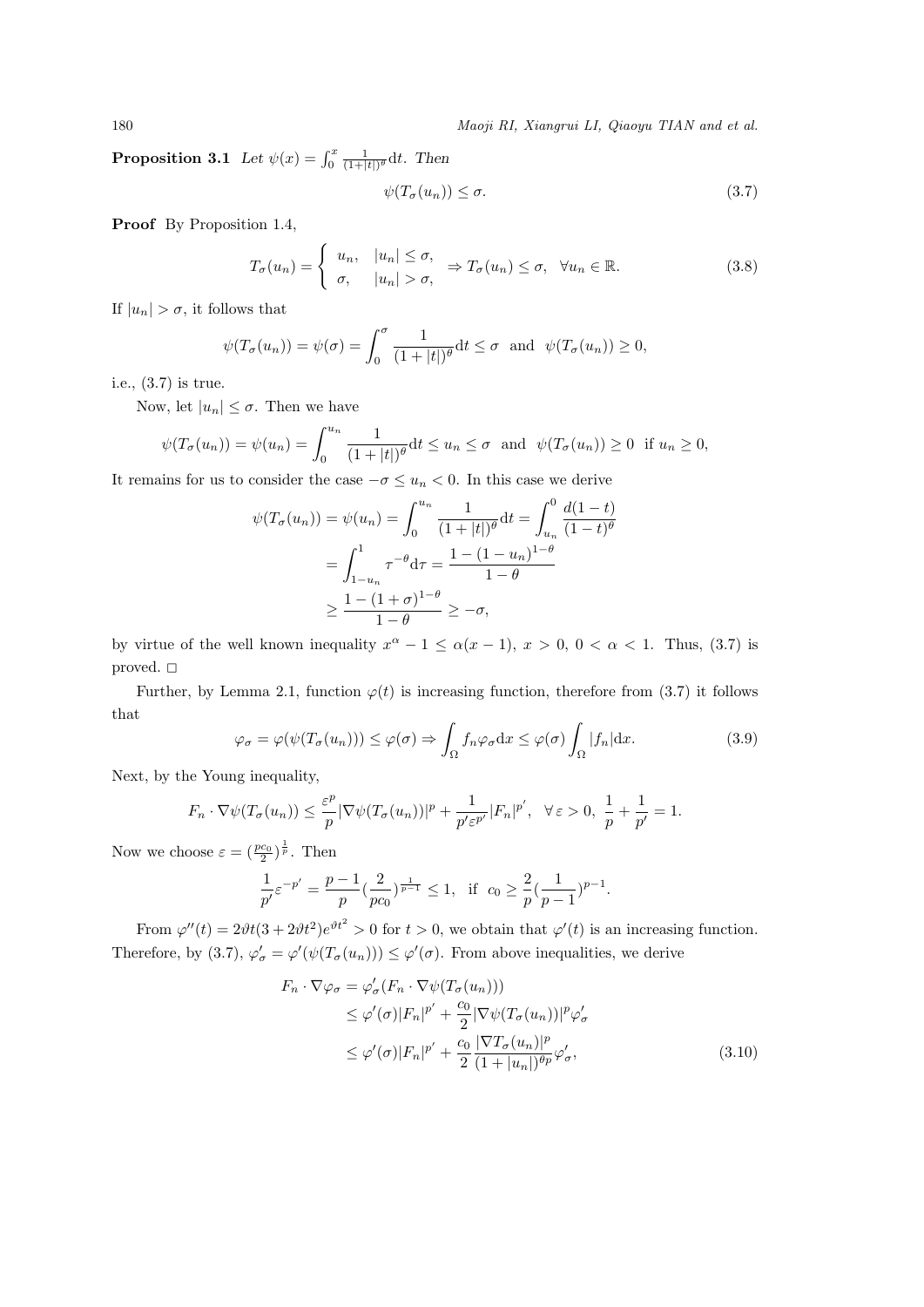here we have used  $(3.3)$  and  $(3.8)$ .

At last, from  $(3.2)$ ,  $(3.6)$ ,  $(3.9)$  and  $(3.10)$ , we obtain

$$
c_0 \int_{\Omega} \frac{|\nabla T_{\sigma}(u_n)|^p}{(1+|u_n|)^{\theta p}} \varphi_{\sigma}' dx + \int_{\Omega} g(x, u_n, \nabla u_n) \varphi_{\sigma} dx
$$
  

$$
\leq \varphi(\sigma) \int_{\Omega} |f_n| dx + \varphi'(\sigma) \int_{\Omega} |F_n|^{p'} dx + \frac{c_0}{2} \int_{\Omega} \frac{|\nabla T_{\sigma}(u_n)|^p}{(1+|u_n|)^{\theta p}} \varphi_{\sigma}' dx,
$$

that is

$$
\frac{c_0}{2} \int_{\Omega} \frac{|\nabla T_{\sigma}(u_n)|^p}{(1+|u_n|)^{\theta p}} \varphi_{\sigma}' dx + \int_{\Omega} g(x, u_n, \nabla u_n) \varphi_{\sigma} dx \leq \varphi(\sigma) \|f_n\|_{L^1(\Omega)} + \varphi'(\sigma) \|F_n\|_{L^{p'}(\Omega)}^{p'}.
$$
 (3.11)

Note that

$$
\int_{\Omega} g(x, u_n, \nabla u_n) \varphi_{\sigma} dx = \int_{\{|u_n| < \sigma\}} g(x, u_n, \nabla u_n) \varphi_{\sigma} dx + \int_{\{|u_n| \ge \sigma\}} g(x, u_n, \nabla u_n) \varphi_{\sigma} dx.
$$

Using  $(1.5)$ , we have

$$
\left| \int_{\{|u_n| < \sigma\}} g(x, u_n, \nabla u_n) \varphi_\sigma \mathrm{d}x \right| \le b(\sigma) \int_{\Omega} \left( \frac{|\nabla T_\sigma(u_n)|^p}{(1 + |u_n|)^{\theta p}} |\varphi_\sigma| + d(x) \varphi(\sigma) \right) \mathrm{d}x,\tag{3.12}
$$

from (1.6) it follows that

$$
\int_{\{|u_n| \ge \sigma\}} g(x, u_n, \nabla u_n) \varphi_\sigma \,dx \ge \rho \int_{\{|u_n| \ge \sigma\}} \frac{|\nabla u_n|^p}{(1+|u_n|)^{\theta p}} \varphi_\sigma \,dx. \tag{3.13}
$$

By (3.8), for  $|u_n| > \sigma$ 

$$
\varphi_{\sigma} = \varphi(\psi(\sigma)), \quad \psi(\sigma) = \int_0^{\sigma} \frac{1}{(1+|t|)^{\theta}} dt \ge \frac{\sigma}{(1+\sigma)^{\theta}},
$$

because  $\varphi(t)$  is the increasing function. From  $(3.11)$ – $(3.13)$ , we obtain

$$
\int_{\Omega} \frac{|\nabla T_{\sigma}(u_{n})|^{p}}{(1+|u_{n}|)^{\theta p}} \left[\frac{c_{0}}{2}\varphi_{\sigma}^{\prime} - b(\sigma)|\varphi_{\sigma}||\mathrm{d}x + \rho\varphi\left(\frac{\sigma}{(1+\sigma)^{\theta}}\right) \int_{\{|u_{n}|\geq\sigma\}} \frac{|\nabla u_{n}|^{p}}{(1+|u_{n}|)^{\theta p}} \mathrm{d}x \right] \leq \varphi(\sigma)(\|f_{n}\|_{L^{1}(\Omega)} + b(\sigma)\|d\|_{L^{1}(\Omega)}) + \varphi^{\prime}(\sigma)\|F_{n}\|_{L^{p^{\prime}}(\Omega)}^{p^{\prime}}.
$$
\n(3.14)

This fact, together with (2.1), implies that

$$
\int_{\Omega} \frac{|\nabla T_{\sigma}(u_{n})|^{p}}{(1+|u_{n}|)^{\theta p}} dx + \int_{\{|u_{n}| \geq \sigma\}} \frac{|\nabla u_{n}|^{p}}{(1+|u_{n}|)^{\theta p}} dx \leq C(1 + \|f_{n}\|_{L^{1}(\Omega)} + \| |F_{n}|||^{p'}_{L^{p'}(\Omega)}).
$$

Since  $||u_n||_{L^{\infty}(\Omega)} \leq \sigma + M$  and  $\Omega$  is a bounded domain, we have

$$
\int_{\Omega} |\nabla T_{\sigma}(u_{n})|^{p} dx + \int_{\{|u_{n}| \geq \sigma\}} |\nabla u_{n}|^{p} dx \leq C(1 + \|f_{n}\|_{L^{1}(\Omega)} + \| |F_{n}|\|_{L^{p'}(\Omega)}^{p'}).
$$

This proves that  $\{u_n\}$  is bounded in  $W_0^{1,p}(\Omega)$ . Hence, there exists a function  $u \in W_0^{1,p}(\Omega)$  and a subsequence, still denoted by  $\{u_n\}$ , which converges to *u* weakly in  $W_0^{1,p}(\Omega)$  and a.e. in  $\Omega$ .

Next, we will prove that  $u_n \to u$  in  $W_0^{1,p}(\Omega)$ . Firstly we prove

$$
\lim_{h \to +\infty} \sup_{n \in N} \int_{\{|u_n| \ge k\}} |\nabla u_n|^p \, \mathrm{d}x = 0. \tag{3.15}
$$

Taking  $T_1(u_n - T_{k-1}(u_n))$  with  $k > \sigma + 1$  as a test function in (3.1), we have

$$
\int_{\Omega} A(x, u_n, \nabla u_n) \cdot \nabla T_1(u_n - T_{k-1}(u_n)) \, dx + \int_{\Omega} g(x, u_n, \nabla u_n) T_1(u_n - T_{k-1}(u_n)) \, dx
$$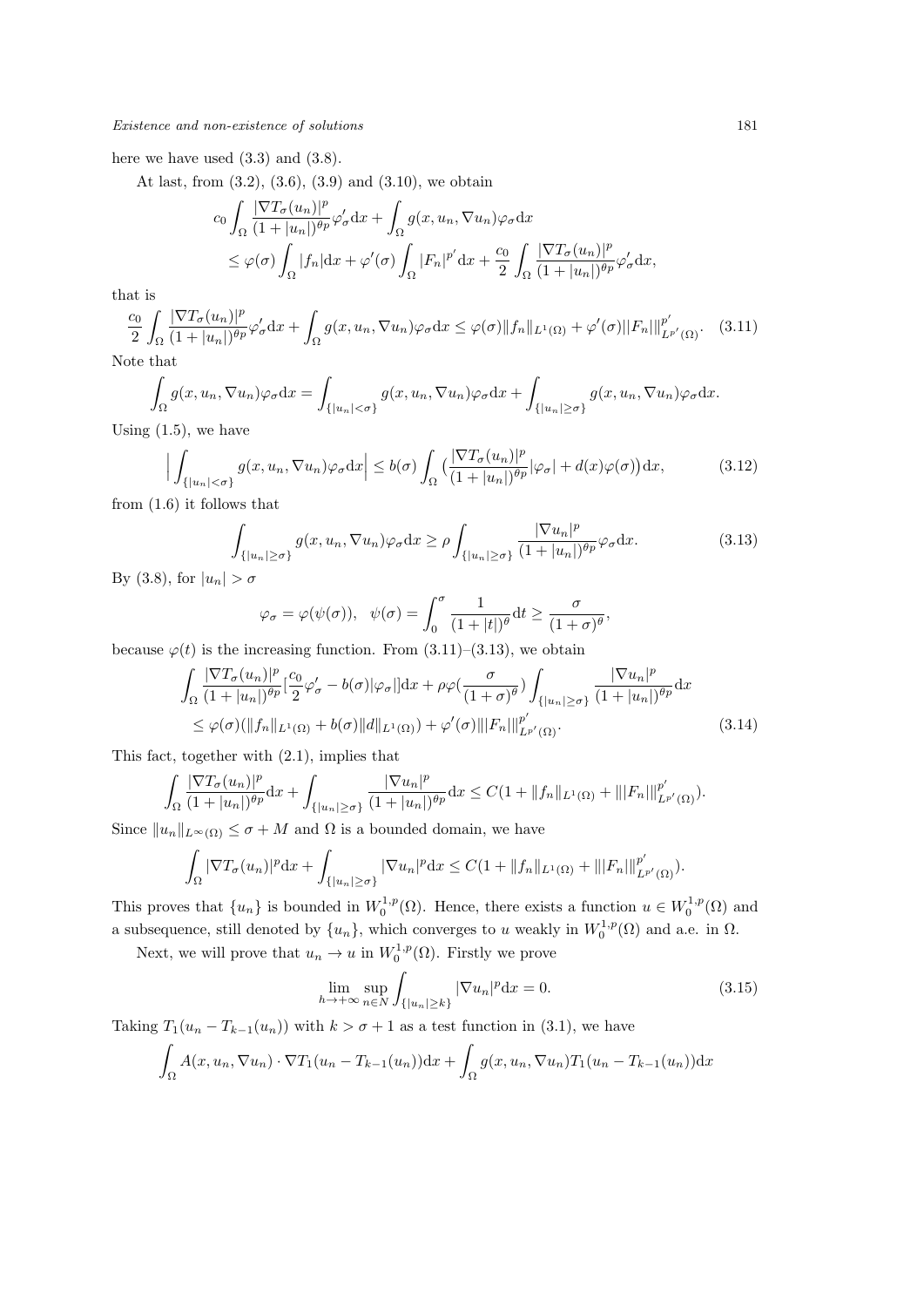$$
= \int_{\Omega} f_n T_1(u_n - T_{k-1}(u_n)) \mathrm{d}x + \int_{\Omega} F_n \cdot \nabla T_1(u_n - T_{k-1}(u_n)) \mathrm{d}x.
$$

Note that  $\nabla T_1(u_n - T_{k-1}(u_n)) = \nabla u_n$  if  $k-1 \leq |u_n| \leq k$ , and is zero elsewhere. In addition, using the fact that  $T_1(u_n - T_{k-1}(u_n))u_n \ge 0$  if  $|u_n| > \sigma$  and is zero if  $|u_n| \le \sigma$ , by (1.6), we get

$$
g(x, u_n, \nabla u_n) T_1(u_n - T_{k-1}(u_n)) dx \ge |g(x, u_n, \nabla u_n)| \chi_{\{|u_n| \ge k\}}.
$$
\n(3.16)

By (1.2) and using  $||u_n||_{L^{\infty}(\Omega)} \leq \sigma + M$  again, we have

 $\mathcal{L}$ 

$$
\int_{\Omega} A(x, u_n, \nabla u_n) \cdot \nabla T_k(u_n - T_h(u_n)) dx
$$
\n
$$
\geq c_0 \int_{\{k-1 \leq |u_n| \leq k\}} \frac{|\nabla u_n|^p}{(1+|u_n|)^{\theta(p-1)}} dx
$$
\n
$$
\geq C \int_{\{k-1 \leq |u_n| \leq k\}} |\nabla u_n|^p dx. \tag{3.17}
$$

By the Young inequality, we can write

$$
\int_{\Omega} F_n \cdot \nabla T_1(u_n - T_{k-1}(u_n)) dx \le \int_{\{k-1 \le |u_n| \le k\}} |F_n|^{p'} dx + \frac{C}{2} \int_{\{k-1 \le |u_n| \le k\}} |\nabla u_n|^p dx. \tag{3.18}
$$

Combining  $(3.16)$ – $(3.18)$  and dropping positive terms, we obtain

$$
\int_{\{|u_n| \ge k\}} |g(x, u_n, \nabla u_n)| dx \le \int_{\{|u_n| > k-1\}} |f_n| dx + C \int_{\{k-1 \le |u_n| \le k\}} |F_n|^{p'} dx. \tag{3.19}
$$

Since  $\{u_n\}$  is bounded in  $L^1(\Omega)$ , we have

$$
\lim_{h \to +\infty} \sup_{n \in N} |(\{|u_n| \ge k - 1\})| = 0.
$$

Moreover,  $f_n$  and  $|F_n|$  are strongly compact in  $L^1(\Omega)$  and  $L^{p'}(\Omega)$ , respectively. Thus

$$
\lim_{h \to +\infty} \sup_{n \in \mathbb{N}} \left( \int_{\{|u_n| > k-1\}} |f_n| dx + C \int_{\{k-1 \le |u_n| \le k\}} |F_n|^{p'} dx \right) = 0. \tag{3.20}
$$

By (3.19) and (3.20), using the fact that  $k \geq \sigma$  and (1.6), we can get (3.15).

In the following, we prove  $T_k(u_n) \to T_k(u)$  in  $W_0^{1,p}(\Omega)$  for every  $k \ge \sigma$ .

Let  $k \geq \sigma$ , choose  $\varphi(T_k(u_n) - T_k(u))$  as a test function in (3.1), then

$$
\int_{\Omega} A(x, u_n, \nabla u_n) \cdot \nabla (T_k(u_n) - T_k(u)) \varphi'(T_k(u_n) - T_k(u)) \mathrm{d}x +
$$
\n(A)

$$
\int_{\Omega} g(x, u_n, \nabla u_n) \varphi(T_k(u_n) - T_k(u)) \mathrm{d}x \tag{B}
$$

$$
= \int_{\Omega} f_n \varphi (T_k(u_n) - T_k(u)) \mathrm{d}x +
$$
 (C)

$$
\int_{\Omega} F_n \cdot \nabla (T_k(u_n) - T_k(u)) \varphi'(T_k(u_n) - T_k(u)) \mathrm{d}x. \tag{D}
$$

In the following, for simplicity of notation, denote  $\varphi_n := \varphi(T_k(u_n) - T_k(u)), \varphi'_n := \varphi'(T_k(u_n) - T_k(u))$  $T_k(u)$ .

According to Lemma 2.1, we find

$$
\lim_{n \to +\infty} \varphi_n = \varphi(0) = 0, \quad \lim_{n \to +\infty} \varphi'_n = \varphi'(0) = 1.
$$
\n(3.21)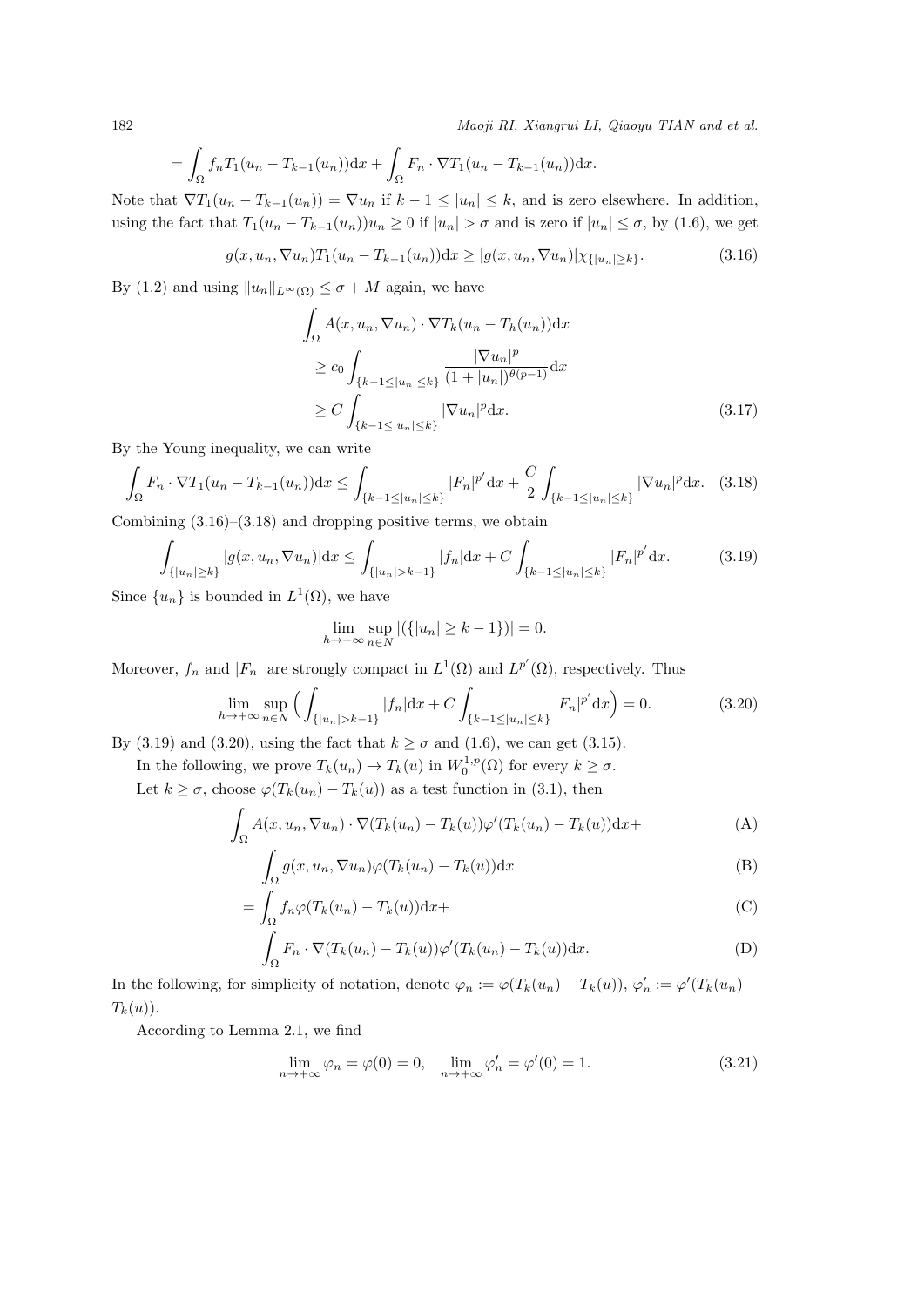First, *A* can be decomposed as

$$
(A) = \int_{\Omega} A(x, u_n, \nabla G_k(u_n)) \cdot \nabla (T_k(u_n) - T_k(u)) \varphi'_n dx +
$$

$$
\int_{\Omega} A(x, u_n, \nabla T_k(u_n)) \cdot \nabla (T_k(u_n) - T_k(u)) \varphi'_n dx.
$$
(3.22)

Due to  $\nabla T_k(u_n) = 0$  where  $\nabla G_k(u_n) \neq 0$ , there are

$$
\int_{\Omega} A(x, u_n, \nabla G_k(u_n)) \cdot \nabla (T_k(u_n) - T_k(u)) \varphi'_n \, dx
$$
\n
$$
= - \int_{\Omega} A(x, u_n, \nabla G_k(u_n)) \cdot \nabla T_k(u) \varphi'_n \, dx. \tag{3.23}
$$

Since  $\nabla T_k(u) = 0$  if  $x \in \{x \in \Omega : |u(x)| \ge k\}$ , we have  $\nabla T_k(u)\chi_{\{|u| \ge k\}} \to 0$  a.e. in  $\Omega$ . Using the fact that  $\nabla T_k(u) \in (L^p(\Omega))^N$ , we obtain

$$
\nabla T_k(u)\chi_{\{|u|\geq k\}} \to 0, \text{ strongly in } (L^p(\Omega))^N. \tag{3.24}
$$

Combining (3.23) and (3.24) with the fact that  $A(x, u_n, \nabla G_k(u_n))$  is bounded in  $(L^{p'}(\Omega))^N$ , we get

$$
\int_{\Omega} A(x, u_n, \nabla G_k(u_n)) \cdot \nabla (T_k(u_n) - T_k(u)) \varphi'_n \, dx = \varepsilon_n \tag{3.25}
$$

and

$$
\int_{\Omega} A(x, u_n, \nabla T_k(u_n)) \cdot \nabla (T_k(u_n) - T_k(u)) \varphi'_n \, dx
$$
\n
$$
= \int_{\Omega} [A(x, u_n, \nabla T_k(u_n)) - A(x, u_n, \nabla T_k(u))] \cdot \nabla (T_k(u_n) - T_k(u)) \varphi'_n \, dx +
$$
\n
$$
\int_{\Omega} A(x, u_n, \nabla T_k(u)) \cdot \nabla (T_k(u_n) - T_k(u)) \varphi'_n \, dx. \tag{3.26}
$$

Since  $T_k(u_n) \rightharpoonup T_k(u)$  in  $W_0^{1,p}(\Omega)$ , we have

$$
\int_{\Omega} A(x, u_n, \nabla T_k(u)) \cdot \nabla (T_k(u_n) - T_k(u)) \varphi'_n \, dx = \varepsilon_n. \tag{3.27}
$$

Combining  $(3.25)$ – $(3.27)$  with  $(3.22)$ , we find

$$
(A) = \int_{\Omega} [A(x, u_n, \nabla T_k(u_n)) - A(x, u_n, \nabla T_k(u))] \cdot \nabla (T_k(u_n) - T_k(u)) \varphi'_n dx + \varepsilon_n.
$$
 (3.28)

Next, decompose (B) into

$$
\text{(B)} = \int_{\{|u_n| \ge k\}} g(x, u_n, \nabla u_n) \varphi_n \, dx + \int_{\{|u_n| < k\}} g(x, u_n, \nabla u_n) \varphi_n \, dx. \tag{3.29}
$$

According to (2.1), we deduce that  $\varphi(t)t \geq 0$ . Using the fact that  $k - T_k(u) \geq 0$  and  $-k - T_k(u) \leq$ 0 with  $k \ge \sigma$ , for  $x \in \{x \in \Omega : u_n(x) \ge k\}$ , then we have

$$
\varphi_n = \varphi(k - T_k(u)) \ge 0.
$$

For  $x \in \{x \in \Omega : u_n(x) \leq -k\}$ , we get

$$
\varphi_n = \varphi(-k - T_k(u)) \le 0.
$$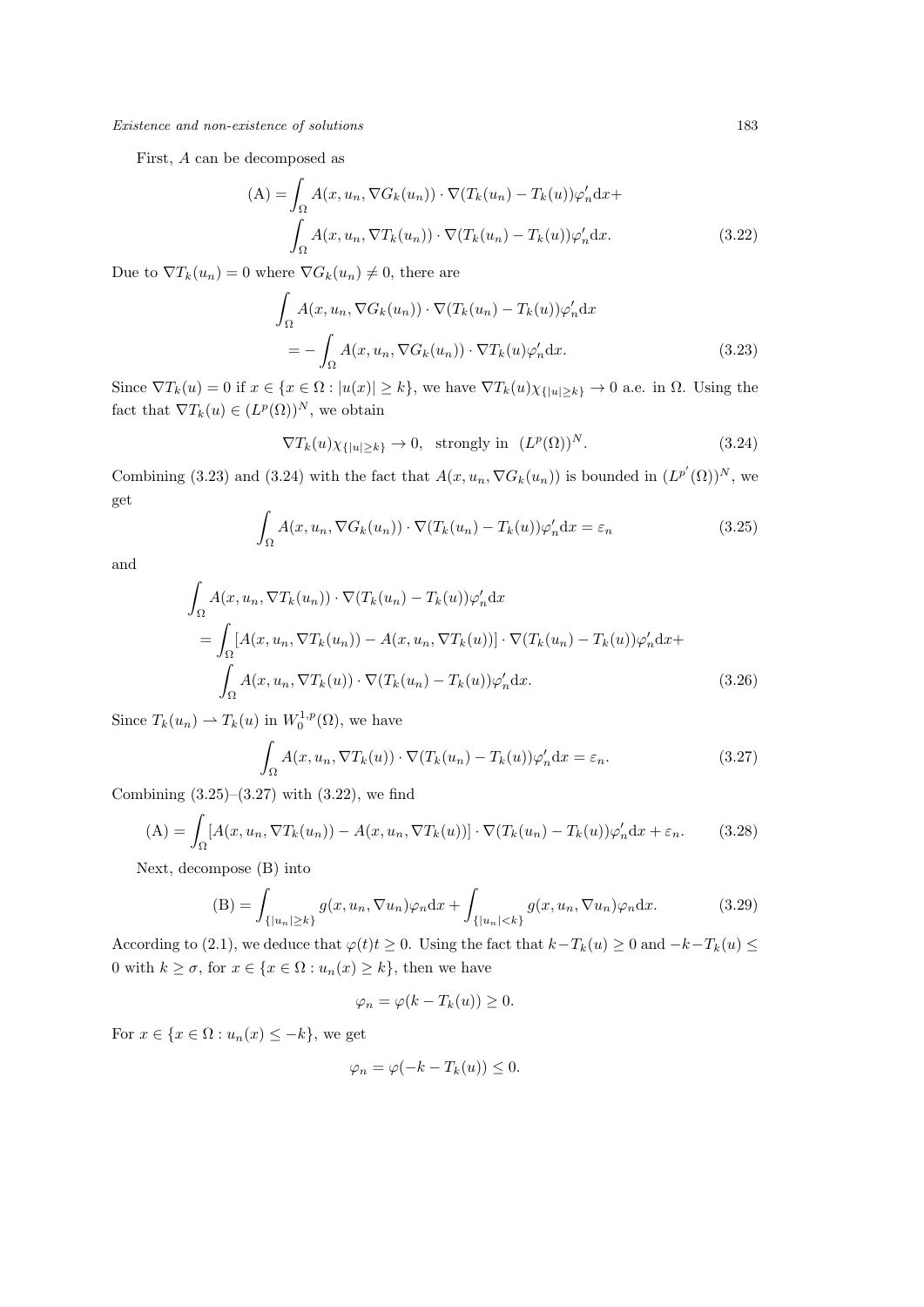Thus, from (1.6) it follows that

$$
\int_{\{|u_n| \ge k\}} g(x, u_n, \nabla u_n) \varphi_n \, dx \ge 0.
$$
\n(3.30)

Using  $(1.5)$ , we get

$$
\left| \int_{\{|u_n|< k\}} g(x, u_n, \nabla u_n) \varphi_n \mathrm{d}x \right| \le b(k) \int_{\Omega} \frac{|\nabla T_k(u_n)|^p}{(1+|u_n|)^{\theta p}} |\varphi_n| \mathrm{d}x + b(k) \int_{\Omega} d(x) |\varphi_n| \mathrm{d}x, \tag{3.31}
$$

Since  $d \in L^1(\Omega)$ , and by (3.21), we have

$$
\int_{\Omega} d(x)|\varphi_n| \mathrm{d}x = \varepsilon_n. \tag{3.32}
$$

Combining  $(3.31)$  and  $(3.32)$  with  $(1.2)$ , we obtain

$$
\Big| \int_{\{|u_n| < k\}} g(x, u_n, \nabla u_n) \varphi_n \mathrm{d}x \Big| \le \frac{b(k)}{c_0} \int_{\Omega} A(x, u_n, \nabla T_k(u_n)) \cdot \nabla T_k(u_n) |\varphi_n| \mathrm{d}x + \varepsilon_n. \tag{3.33}
$$

Note that

$$
\int_{\Omega} A(x, u, \nabla T_k(u)) \cdot \nabla (T_k(u_n) - T_k(u)) |\varphi_n| \, dx = \varepsilon_n \tag{3.34}
$$

and

$$
\int_{\Omega} A(x, u_n, \nabla T_k(u_n)) \cdot \nabla T_k(u) |\varphi_n| \, dx = \varepsilon_n.
$$
\n(3.35)

It follows from  $(3.33)$ – $(3.35)$ , that

$$
\left| \int_{\{|u_n|< k\}} g(x, u_n, \nabla u_n) \varphi_n \mathrm{d}x \right|
$$
  
\n
$$
\leq \frac{b(k)}{c_0} \int_{\Omega} [A(x, u_n, \nabla T_k(u_n)) - A(x, u_n, \nabla T_k(u))] \cdot \nabla (T_k(u_n) - T_k(u)) |\varphi_n| \mathrm{d}x.
$$
 (3.36)

By (3.29), (3.30) and (3.36), we get

$$
(B) \ge -\frac{b(k)}{c_0} \int_{\Omega} [A(x, u_n, \nabla T_k(u_n)) - A(x, u_n, \nabla T_k(u))] \cdot \nabla (T_k(u_n) - T_k(u)) |\varphi_n| dx. \tag{3.37}
$$

For (C) and (D), since  $f_n$  and  $F_n$  are strongly compact in  $L^1(\Omega)$  and  $(L^{p'}(\Omega))^N$ , respectively,  $T_k(u_n) \rightharpoonup T_k(u)$  in  $W_0^{1,p}(\Omega)$ , by (3.21), we obtain

$$
(C) = \varepsilon_n, \quad (D) = \varepsilon_n. \tag{3.38}
$$

According to (3.28), (3.37) and (3.38), we get

$$
\int_{\Omega} [A(x, u_n, \nabla T_k(u_n)) - A(x, u_n, \nabla T_k(u))] \cdot \nabla (T_k(u_n) - T_k(u)) [\varphi'_n - \frac{b(k)}{c_0} |\varphi_n|] dx = \varepsilon_n. \tag{3.39}
$$

Combining (3.39) with Lemma 2.1, we have

$$
\int_{\Omega} [A(x, u_n, \nabla T_k(u_n)) - A(x, u_n, \nabla T_k(u))] \cdot \nabla (T_k(u_n) - T_k(u)) \, dx = \varepsilon_n.
$$

This shows that  $T_k(u_n) \to T_k(u)$  in  $W_0^{1,p}(\Omega)$ .

Let  $E \subset \Omega$  be a measurable subset. Then

$$
\int_{E} |\nabla u_n|^p \, \mathrm{d}x = \int_{E \cap \{|u_n| \le k\}} |\nabla u_n|^p \, \mathrm{d}x + \int_{E \cap \{|u_n| > k\}} |\nabla u_n|^p \, \mathrm{d}x. \tag{3.40}
$$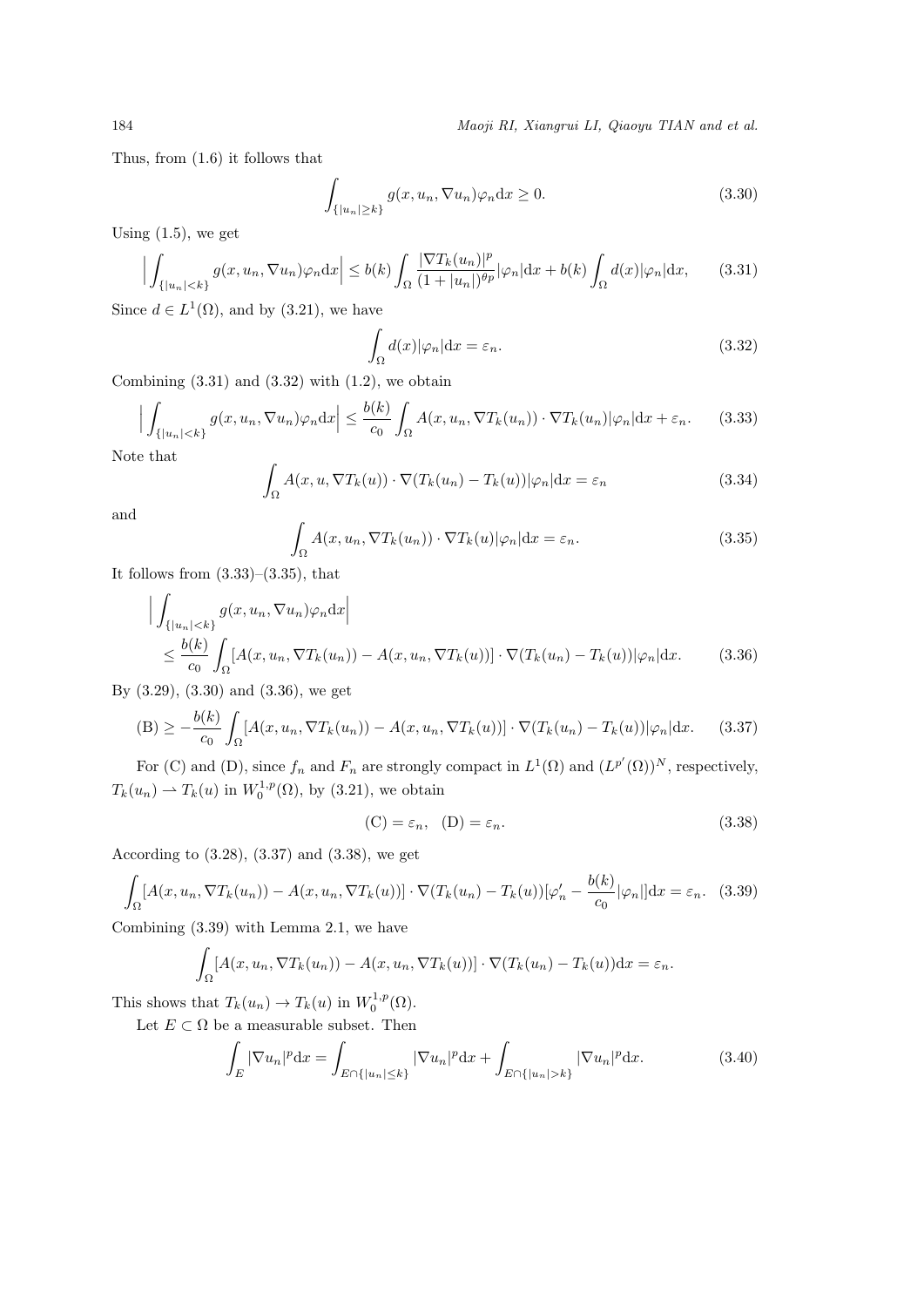Let  $\varepsilon > 0$  be fixed. Since

$$
\int_{E \cap \{|u_n|>k\}} |\nabla u_n|^p \, dx \le \int_{\{|u_n|>k\}} |\nabla u_n|^p \, dx,
$$

(3.15) implies that there exists a  $k \geq \sigma$ , such that

$$
\int_{E \cap \{|u_n| > k\}} |\nabla u_n|^p \, dx \le \frac{\varepsilon}{2}, \quad \forall \, n \in \mathbb{N}.\tag{3.41}
$$

For fixed *k*, due to

$$
\int_{E \cap \{|u_n| \le k\}} |\nabla u_n|^p \, dx \le \int_E |\nabla T_k(u_n)|^p \, dx,
$$

the strong compactness of  $T_k(u_n)$  in  $W_0^{1,p}(\Omega)$  implies, there exists  $\delta > 0$ , such that

$$
\int_{E \cap \{|u_n| \le k\}} |\nabla u_n|^p \, dx \le \frac{\varepsilon}{2}, \quad \forall \, n \in \mathbb{N},\tag{3.42}
$$

if  $|E| < \delta$ .

By  $(3.40)$ – $(3.42)$ , there exists  $\delta > 0$ , such that

$$
\int_E |\nabla u_n|^p \, dx \le \varepsilon, \quad \forall \, n \in \mathbb{N},
$$

for every  $\varepsilon > 0$  if  $|E| < \delta$ .

This fact shows that  $\{\nabla u_n|^p\}$  is equi-integrable. Then there exists a subsequence, still denoted by  $u_n$ , such that  $\nabla u_n$  almost everywhere converges to  $\nabla u$  and  $u_n$  converges to *u* strongly in  $W_0^{1,p}(\Omega)$ .

In order to pass to the limit to problem (3.1), we need to prove  $g(x, u_n, \nabla u_n) \to g(x, u, \nabla u)$ in  $L^1(\Omega)$ .

Since  $g(x, u_n, \nabla u_n)$  almost everywhere converges to  $g(x, u, \nabla u)$  in  $\Omega$ , we only prove the equiintegrability of  $\{|g(x, u_n, \nabla u_n)|\}.$ 

Using the above method, let  $E \subset \Omega$  be a measurable subset, we have

$$
\int_{E} |g(x, u_n, \nabla u_n)| dx = \int_{E \cap \{|u_n| \le k\}} |g(x, u_n, \nabla u_n)| dx +
$$
\n
$$
\int_{E \cap \{|u_n| > k\}} |g(x, u_n, \nabla u_n)| dx. \tag{3.43}
$$

Let  $\varepsilon > 0$  be fixed. Using the fact that  $\nabla T_k(u_n) = \nabla u_n$  if  $|u_n| \leq k$  and (1.5), we get

$$
\int_{E \cap \{|u_n| \le k\}} |g(x, u_n, \nabla u_n)| dx \le b(k) \int_E \left(\frac{|\nabla T_k(u_n)|^p}{(1+|u_n|)^{\theta p}} + d(x)\right) dx
$$
  

$$
\le b(k) \int_E \left(\frac{|\nabla T_k(u_n)|^p}{(1-k)^{\theta p}} + d(x)\right) dx.
$$

Due to  $d \in L^1(\Omega)$  and the fact that  $T_k(u_n)$  is strongly compact in  $W_0^{1,p}(\Omega)$ , then there exists  $\delta > 0$ , such that

$$
\int_{E \cap \{|u_n| \le k\}} |g(x, u_n, \nabla u_n)| dx \le \frac{\varepsilon}{2}, \quad \forall n \in \mathbb{N},
$$
\n(3.44)

for every  $\varepsilon > 0$  if  $|E| < \delta$ .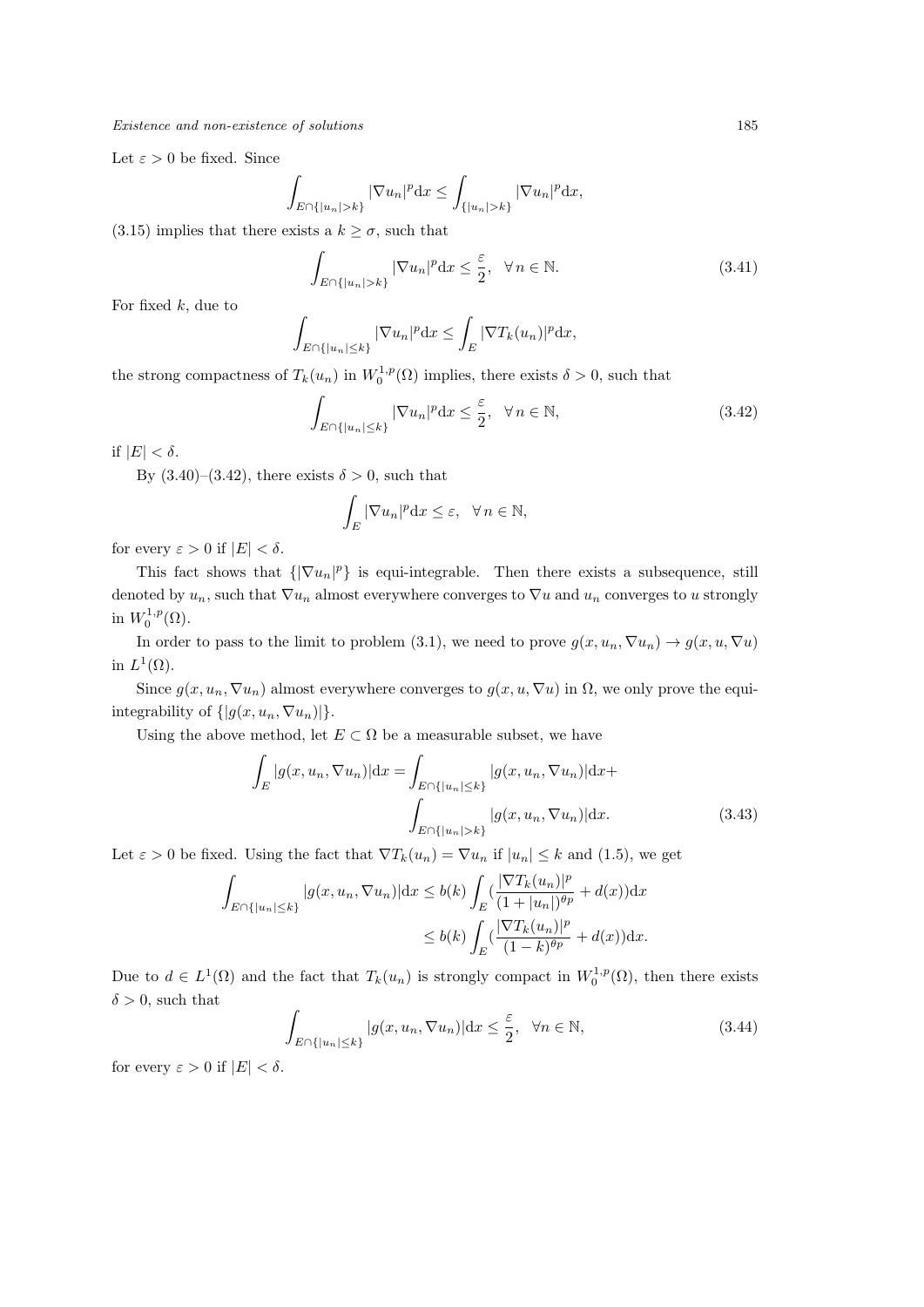Notice that

$$
\int_{E \cap \{|u_n|>k\}} |g(x, u_n, \nabla u_n)| \,dx \leq \int_{\{|u_n|>k\}} |g(x, u_n, \nabla u_n)| \,dx.
$$

Using (3.15) and (1.5), there exists  $k \geq \sigma$ , such that

$$
\int_{E \cap \{|u_n| > k\}} |g(x, u_n, \nabla u_n)| dx \le \frac{\varepsilon}{2}, \quad \forall n \in \mathbb{N}.
$$
\n(3.45)

By  $(3.43)-(3.45)$ , we show that  $\{|g(x, u_n, \nabla u_n)|\}$  is equi-integrable. Hence, we can get (1.9) by taking the limit of  $(3.1)$ .  $\Box$ 

### **3.2. Proof of Theorem 1.7**

Before giving the proof of Theorem 1.7, we need to construct a suitable collection of cut-off function.

**Lemma 3.2** ([13, Lemma 3.3]) *Let*  $\lambda \in M_b(\Omega)$  *be a non-negative measure concentrated on a set E* and  $cap_p(E, \Omega) = 0$ *. Then there exists a*  $\{\psi_{\delta}\} \in C_0^{\infty}(\Omega)$ *, such that* 

$$
\int_{\Omega} |\nabla \psi_{\delta}|^{p} dx = \varepsilon_{\delta}, \quad 0 \le \psi_{\delta} \le 1, \quad \int_{\Omega} (1 - \psi_{\delta}) d\lambda = \varepsilon_{\delta}, \tag{3.46}
$$

*for every*  $\delta > 0$ *.* 

In the following, we give the proof of Theorem 1.7.

**Proof** Since  $f_n$  are non-negative,  $u_n$  are also non-negative by (1.6). Due to that  $\{u_n\}$  is bounded in  $W_0^{1,p}(\Omega)$ , there exists a subsequence  $\{u_n\}$ , a function  $u \in W_0^{1,p}(\Omega)$  and  $G \in (L^{p'}(\Omega))^N$ , such that  $u_n \rightharpoonup u$  in  $W_0^{1,p}(\Omega)$  and a.e. in  $\Omega$ ,  $A(x, u_n, \nabla u_n) \rightharpoonup G$  in  $(L^{p'}(\Omega))^{N}$ .

Since *b* is a continuous function, there exists  $k > 0$ , such that

$$
b(k)k \le \frac{c_0}{2}.\tag{3.47}
$$

Choosing  $v = (k - T_k(u_n))\psi_\delta$  as a test function in (1.10), since  $v \in W_0^{1,p}(\Omega) \cap L^\infty(\Omega)$ , we have

$$
-\int_{\Omega} A(x, u_n, \nabla u_n) \cdot \nabla T_k(u_n) \psi_{\delta} \mathrm{d}x +
$$
\n(A)

$$
\int_{\Omega} [A(x, u_n, \nabla u_n) \cdot \nabla \psi_{\delta}] (k - T_k(u_n)) \mathrm{d}x +
$$
 (B)

$$
\int_{\Omega} g(x, u_n, \nabla u_n)(k - T_k(u_n)) \psi_{\delta} \mathrm{d}x \tag{C}
$$

$$
= \int_{\Omega} f_n(k - T_k(u_n)) \psi_{\delta} \mathrm{d}x. \tag{D}
$$

By  $(1.2)$ , we get

$$
(\mathbf{A}) \le -c_0 \int_{\Omega} \frac{|\nabla T_k(u_n)|^p}{(1+u_n)^{\theta(p-1)}} \psi_{\delta} \mathrm{d}x.
$$

Since  $k - T_k(u_n) \to k - T_k(u)$  a.e. in  $\Omega$ , we have that  $\nabla \psi_\delta(k - T_k(u_n)) \to \nabla \psi_\delta(k - T_k(u))$  in  $(L^p(\Omega))^N$ . Then by (3.46), we find

(B) = 
$$
\int_{\Omega} G \cdot \nabla \psi_{\delta}(k - T_k(u)) \, dx + \varepsilon_n = \varepsilon_{n,\delta}.
$$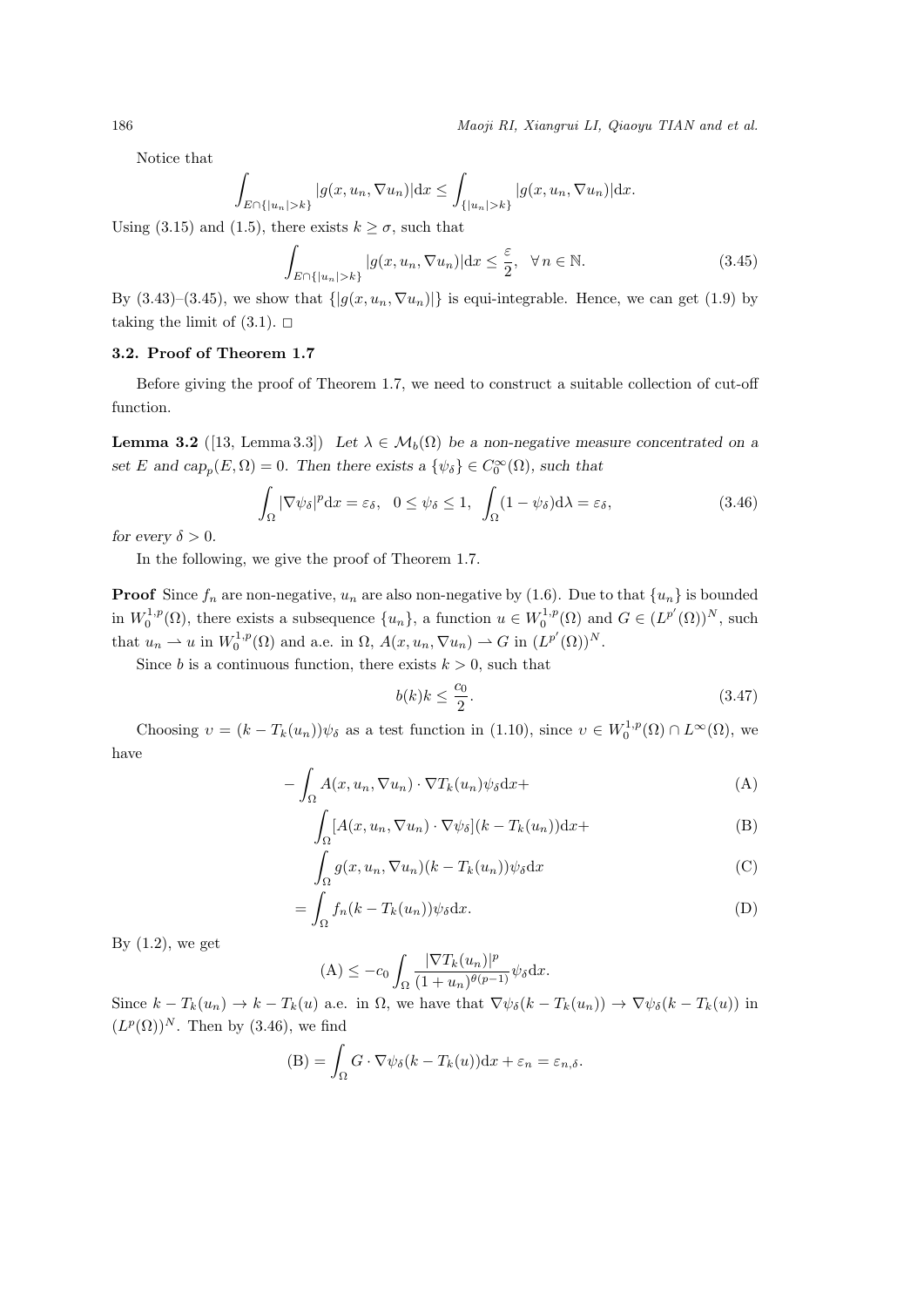Using (1.5), we have that

$$
|(\mathcal{C})| \leq \int_{\{0 \leq u_n \leq k\}} b(k)(k - T_k(u_n)) \psi_{\delta}(\frac{|\nabla T_k(u_n)|^p}{(1 + u_n)^{\theta p}} + d(x)) \mathrm{d}x.
$$

According to (3.47), we obtain

$$
\int_{\{0\leq u_n\leq k\}} b(k)(k-T_k(u_n))\psi_\delta d(x)dx \leq \frac{c_0}{2}\int_{\Omega} \psi_\delta d(x)dx = \varepsilon_\delta.
$$

Hence

$$
|(C)| \leq \frac{c_0}{2} \int_{\Omega} \frac{|\nabla T_k(u_n)|^p}{(1+u_n)^{\theta p}} \psi_{\delta} dx + \varepsilon_{\delta}.
$$

Clearly,  $(D) \geq 0$ . Then

$$
\frac{c_0}{2} \int_{\Omega} \frac{|\nabla T_k(u_n)|^p}{(1+u_n)^{\theta p}} \psi_{\delta} \mathrm{d}x \le \varepsilon_{n,\delta}.
$$

Due to

$$
C \int_{\Omega} |\nabla T_k(u_n)|^p \psi_{\delta} dx \le \int_{\Omega} \frac{|\nabla T_k(u_n)|^p}{(1+k)^{\theta p}} \psi_{\delta} dx \le \int_{\Omega} \frac{|\nabla T_k(u_n)|^p}{(1+u_n)^{\theta p}} \psi_{\delta} dx,
$$

we get

 $\Omega \left| \nabla T_k(u_n) \right|^p \psi_\delta \, \mathrm{d}x = \varepsilon_{n,\delta}.$  (3.48)

Choose 
$$
T_k(u_n)(1 - \psi_\delta)
$$
 as a test function in (1.10), by the same way, we have

$$
\int_{\Omega} |\nabla T_k(u_n)|^p (1 - \psi_{\delta}) = \varepsilon_{n,\delta}.
$$
\n(3.49)

By  $(3.48)$  and  $(3.49)$ , we obtain

$$
\int_{\Omega} |\nabla T_k(u_n)|^p \mathrm{d}x = \varepsilon_n,
$$

that is  $T_k(u_n) \to 0$  in  $W_0^{1,p}(\Omega)$ . Since the limit is independent of the choice of subsequence, the whole sequence  $\{u_n\}$  is such that sequence  $T_k(u_n) \to 0$  in  $W_0^{1,p}(\Omega)$ . Thus,  $u = 0$  and so  $u_n$ converges weakly to 0 in  $W_0^{1,p}(\Omega)$ .

In order to prove the second part of this theorem, observe that the strong convergence to zero of  $T_k(u_n)$  follows  $\nabla u_n \to 0$  a.e. in  $\Omega$ . Then  $(1.3)$  and  $A(x, u_n, \nabla u_n) \to G$  in  $(L^{p'}(\Omega))^N$ imply that  $G = 0$ . Choosing  $\varphi \in C_0^1(\Omega)$  as test function in (1.10), we have

$$
\int_{\Omega} A(x, u_n, \nabla u_n) \cdot \nabla \varphi dx + \int_{\Omega} g(x, u_n, \nabla u_n) \varphi dx = \int_{\Omega} f_n \varphi dx.
$$
\n(3.50)

Since  $G = 0$ , we have

$$
\int_{\Omega} A(x, u_n, \nabla u_n) \cdot \nabla \varphi \, dx = \varepsilon_n. \tag{3.51}
$$

Combining  $(3.50)$  and  $(3.51)$  with  $(1.11)$ , we obtain

$$
\lim_{n \to +\infty} \int_{\Omega} g(x, u_n, \nabla u_n) \varphi \mathrm{d}x = \int_{\Omega} \varphi \mathrm{d}\lambda,
$$

for every  $\varphi \in C_0^1(\Omega)$ . This concludes the proof of Theorem 1.7.  $\Box$ 

**Acknowledgements** The authors would like to thank the referee for the valuable comments and suggestions which improved the presentation of this manuscript.